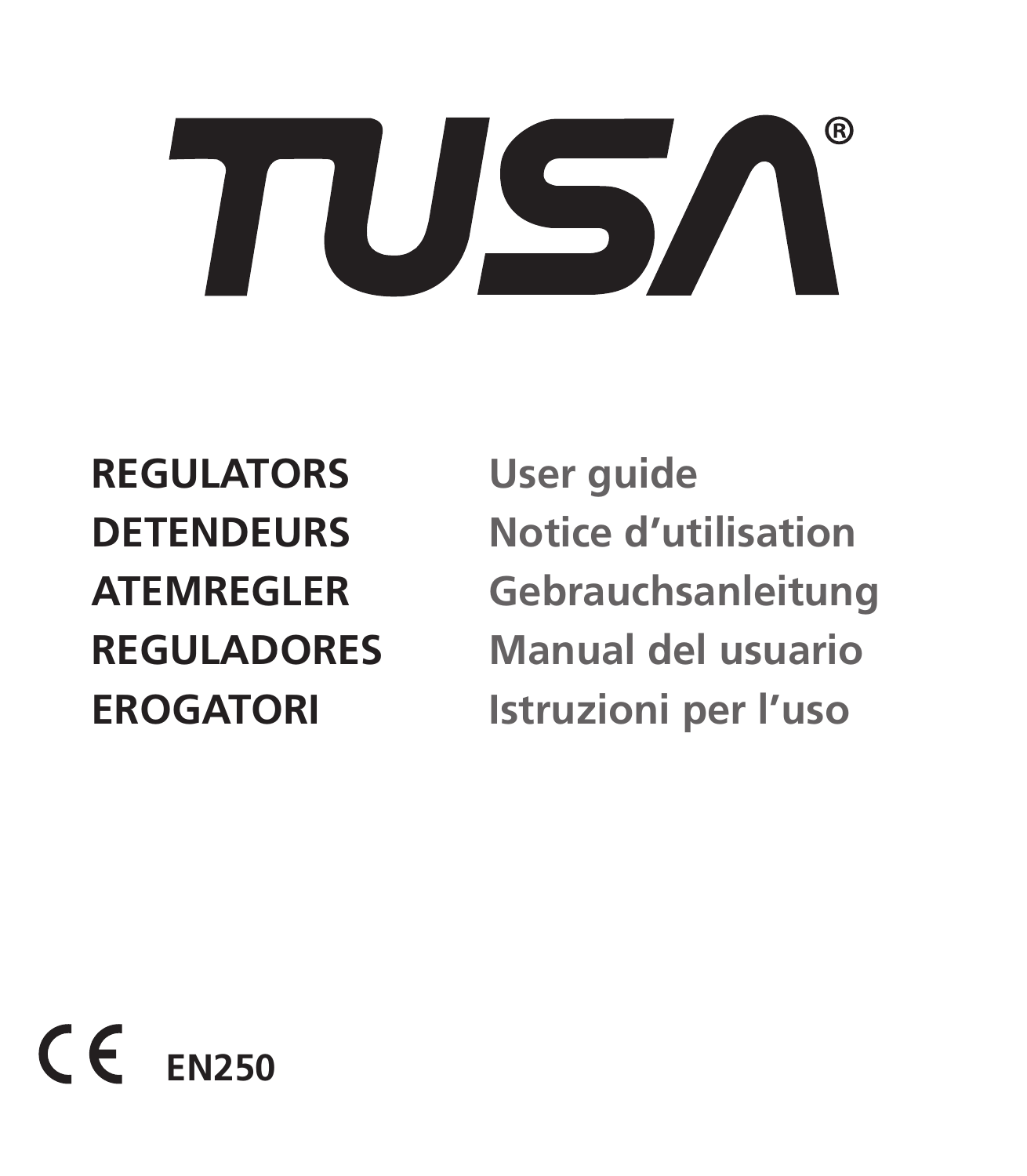

## USER GUIDE

**INPP Notified body N° 0078 Entrée N°3, Port de la Pointe Rouge, 13008 Marseille - FRANCE**

#### **PRESENTATION**

Congratulations on your recent purchase of a TUSA regulator and thank you for tour support. TUSA regulators, manufactured with corrosion resistant materials, use the most modern techniques for optimum air delivery and comfort during the dive. Diving regulators deliver air at current ambient pressure upon demand. The use of regulators requires proper training by a certified agency. **IMPORTANT :**

**The use of regulators in sport diving is limited to depth of 120 feet / 40 meters. This depth limit can be extended to 150 feet / 50 meters, for professional use. To exceed these limits may lead to high risk situations (narcosis, etc..).**

**Make sure that your air supply meet the EN 12021 quality norm requirements.**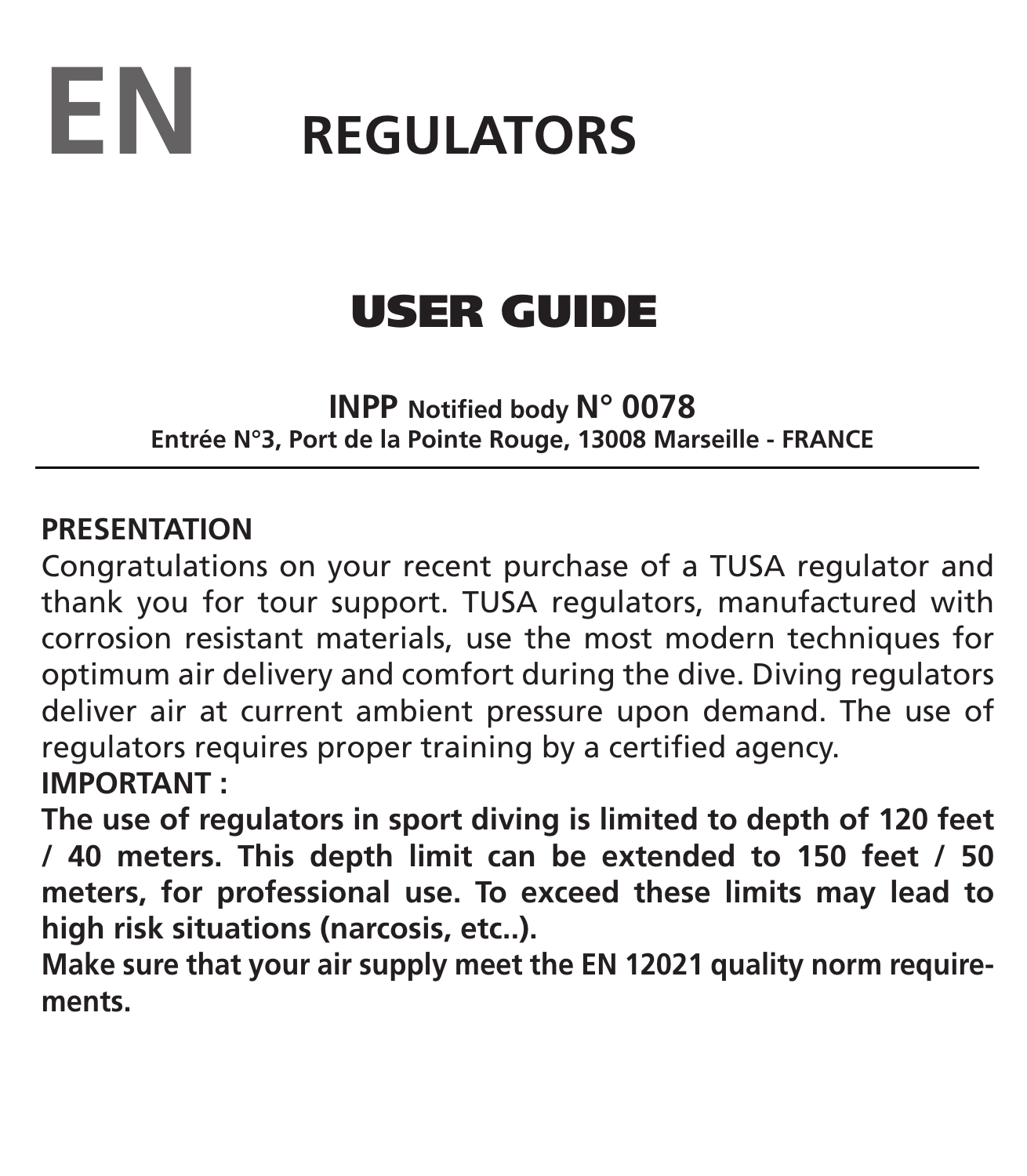#### **EUROPEAN STANDARDS**

All TUSA regulators meet the European standard EN 250 - 2014 (Air). (According Directive 89/686/CEE).

Certified for a maximum depth of 50 meters.

#### **COLD WATER USE**

Use of regulators in water temperature colder than 50 F  $/$  10 $^{\circ}$  C. requires special equipment and precautions.

Only the "Cold type" (without >10°C marking) should be used in cold water diving.

- 1. Make sure that your air supply meet the EN 12021 quality norm requirements.
- 2. Use a cylinder with a dual outlet Y-valve and two independent breathing system outfitted for cold water use.
- 3. Do not expose the regulator to cold air (colder than 32 F / 10°C). Place the regulator first stage in the cold water to bring its temperature up before use.
- 4. Do not purge the second stage outside the water to avoid freezing incidence.
- 5. During the dive : do not purge unnecessary demands on your regulator, i.e. avoid using all at once the regulator, the octopus, the BC power inflator and the dry-suit valve. do not purge the regulator unless required.
- 6. If the regulator were to freeze up accidentally and therefore free flow, switch to your second breathing system and abort the dive.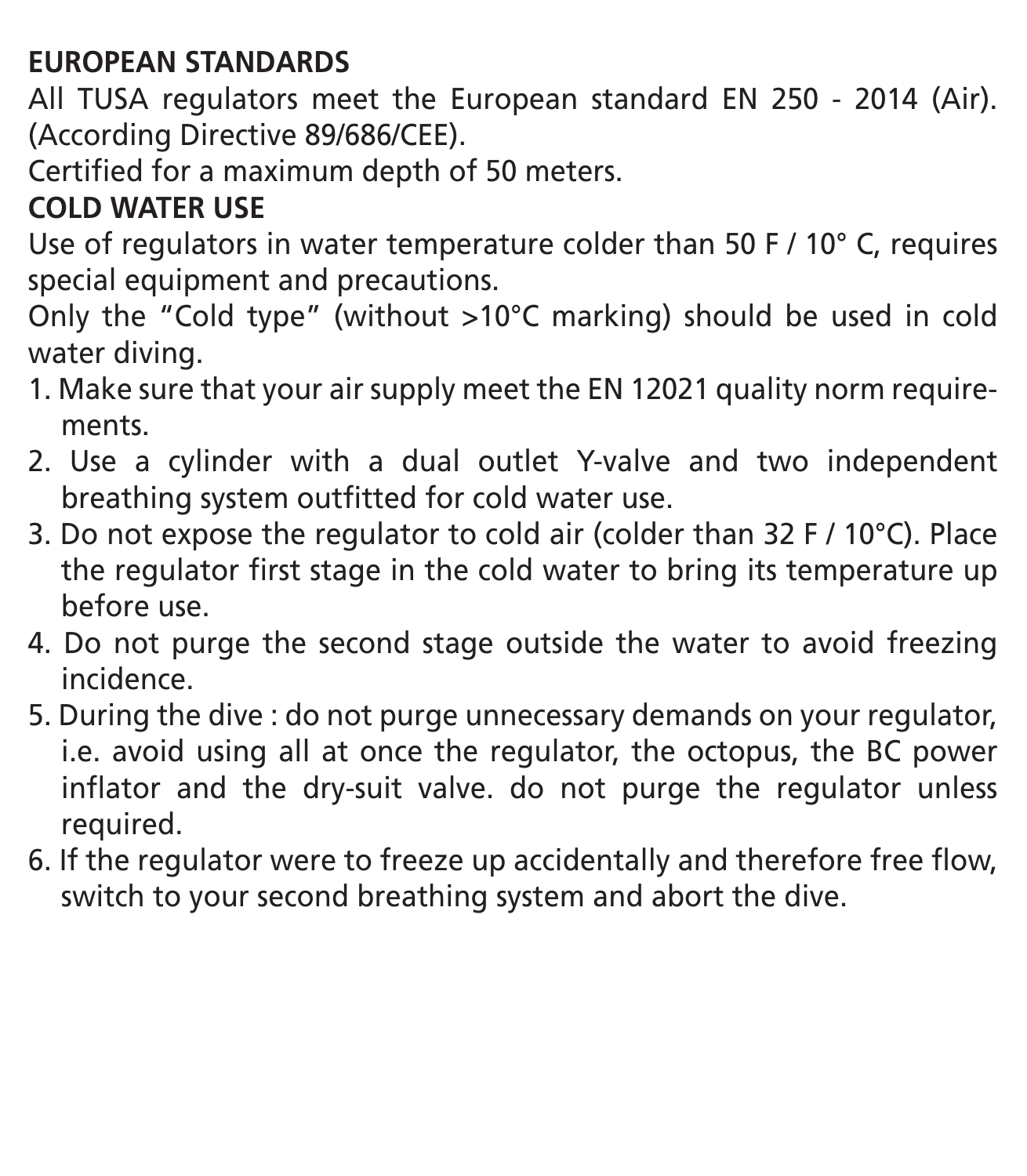**WARNING : Cold water diving requires special equipment and training. Failure to follow the above instructions and recommendations can result in serious injury or death. Certified instruction should be received and completed for cold water and ice diving from a certified instructor by a recognized training agency prior to attempting any cold water or ice diving.**

#### **AUXILIARY SAFETY SYSTEM (OCTOPUS)**

A backup air supply system is a specific 2nd stage demand valve designed to provide emergency breathing assistance. This 2nd stage demand valve, or Octopus, is intended to be fitted to the same 1st stage that supplies the principal 2nd stage. An Octopus can be easily distinguished as its front surface and LP hose are normally colored yellow.

In accordance with standard EN 250-2014, a regulator fitted with an Octopus is tested and certified at a depth of 50 meters in individual respiration via the principal 2nd stage, and at a depth of 30 meters in simultaneous respiration via the principal 2nd stage and the 2nd stage Octopus.

A regulator fitted with an Octopus must not be used by two divers simultaneously at depths below30 meters (unless expressly specified for a particular model) and in water colder than 10°C.

In accordance with standard EN250-2014, regulators marked EN250 A (A as in Auxiliary) can be fitted with an Octopus that is also marked EN250 A

**Diving in cold water:** For use in cold water (below 10°C), connect a cold water Octopus (without the >10°C marking) to a cold water regulator. A regulator equipped in this way is not designed to allow two divers to breathe, and should only be used to provide emergency breathing assistance to a single diver.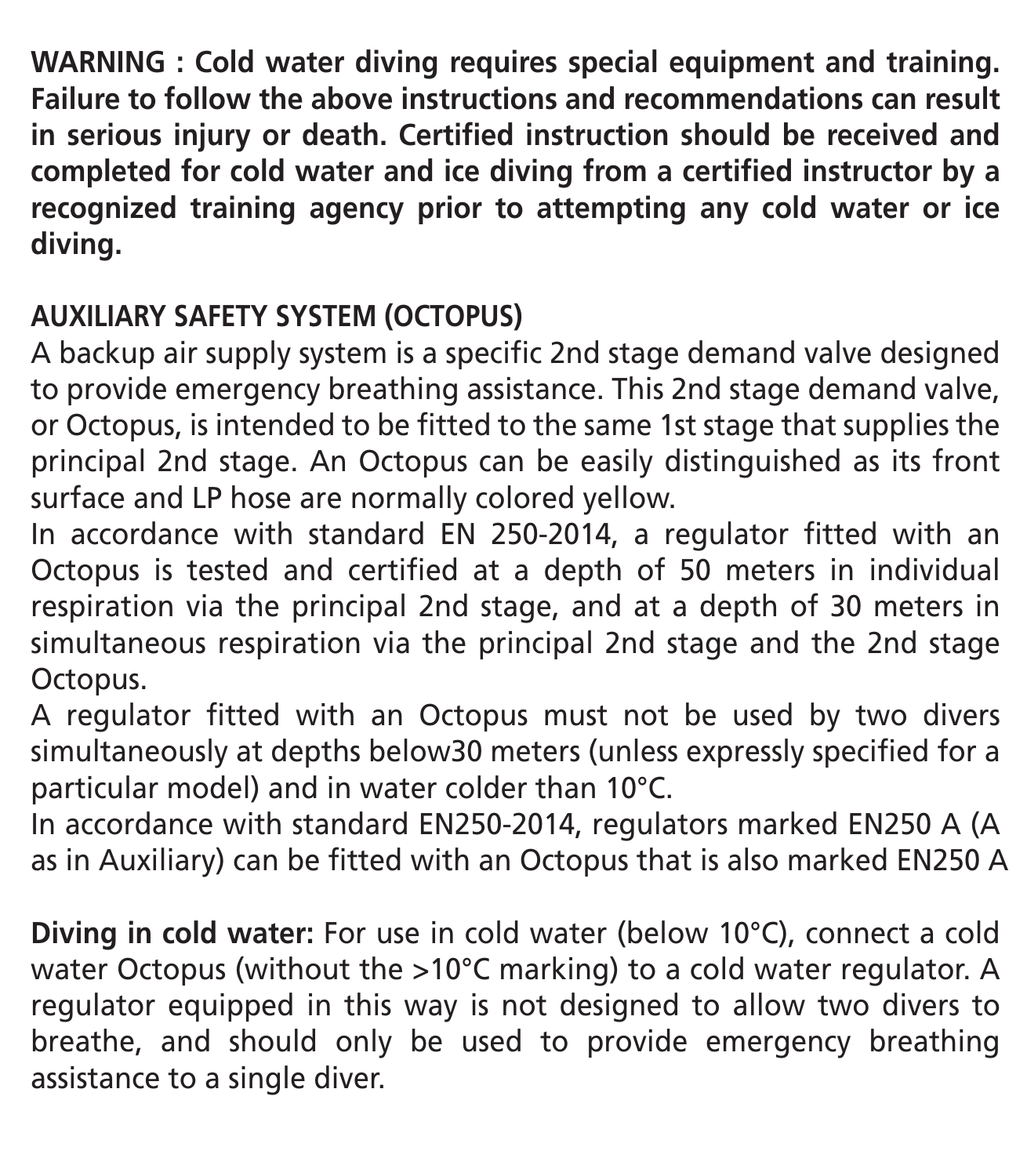**Note**: For diving in cold water (below 10°C), it is highly advisable to use two independent cold water regulators.

**Attention**: A regulator with a balanced 1st stage must be assembled to a balanced 2nd stage Octopus.

#### **IMPLEMENTATION**

A regulator must be used in combination with a pressure gauge. The regulator can mounted on a diving cylinder in either of two configurations :

- Yoke (INT) connector (up to 3300 psi / 230 bars) ISO 1209
- 230 and 300 bars DIN connector (up to 3300 or 4400 psi) ISO 1209

**RECOMMENDATIONS** : This regulator, complying with EN 250, is not intended for more than one diver to breathe from at the same time. If this regulator is configured and used by more than one diver at the same time, then cold water and breathing performance may not fulfill the requirements of EN 250.

A regulator will offer optimum performance in the following situations :

- Water temperature between 50 F to 95 F.
- Air supply must be conform to the breathing air standard.
- TUSA regulators are equipped with low pressure (LP) ports of 3/8" and high pressure (HP) ports of 7/16".

Buoyancy compensators LP hose and drysuit hose can be installed on available LP ports. The pressure gauge needs to be installed on the HP port. For added security, the use of a cylinder with dual outlet valve (Y-valve) will allow for a secondary back-up regulator.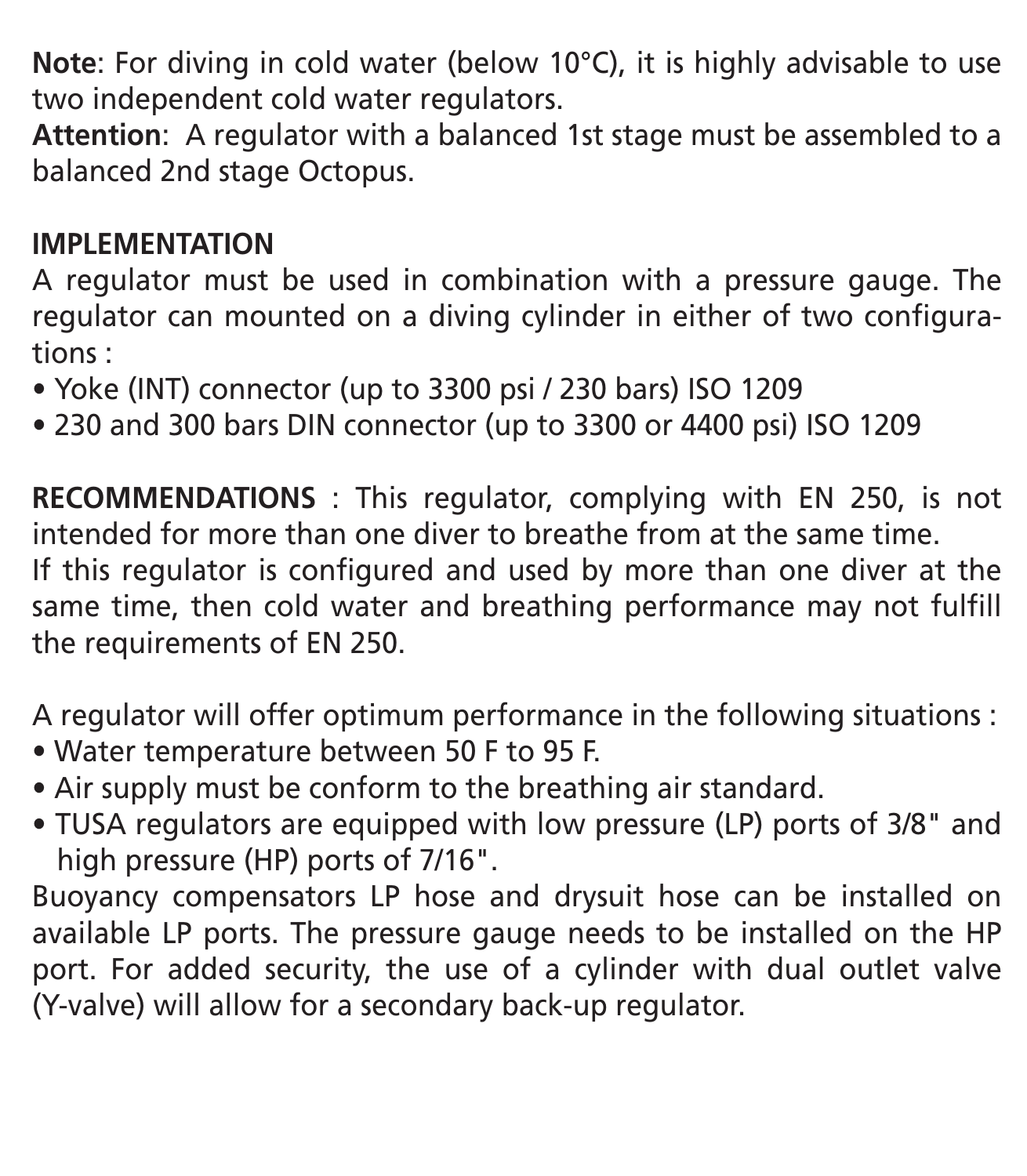#### **USE**

**Before the dive :**

Please note that the procedures outlined below do not apply to cold water regulators which requires specific preparation and use.

- Remove the dust protector and install the first stage on the valve by tightening the yoke screw or DIN kit (do not over tighten).
- Open the valve completely and check the cylinder pressure on the pressure gauge.
- Purge the second stage by depressing the purge button for a few seconds to ensure proper air delivery.
- . Put the 2nd stage in Dive Mode Venturi + and Sens. Adjust. knob open
- Take several inhalations on the second stage while on the surface before starting your dive.

#### **Venturi lever**

This lever, located on the side of the second stage Housing, enables the diver to control the inhalation Venturi effect. When on the + position, the diver get maximum Venturi assistance upon initial inhalation, the air flow is maintained without additional effort.

**IMPORTANT** : On the surface to avoid any free flow resulting from surface waves and / or sudden entry in the water , the diver should keep the lever pushed towards the front in the - minus position. This position should be maintained whenever the second stage is used as an octopus for a safe second stage.

At the beginning of the dive, the diver should push the Venturi lever in the  $+$  / plus position, to obtain optimum breathing characteristics. The  $+$  / plus position is the "dive mode" position.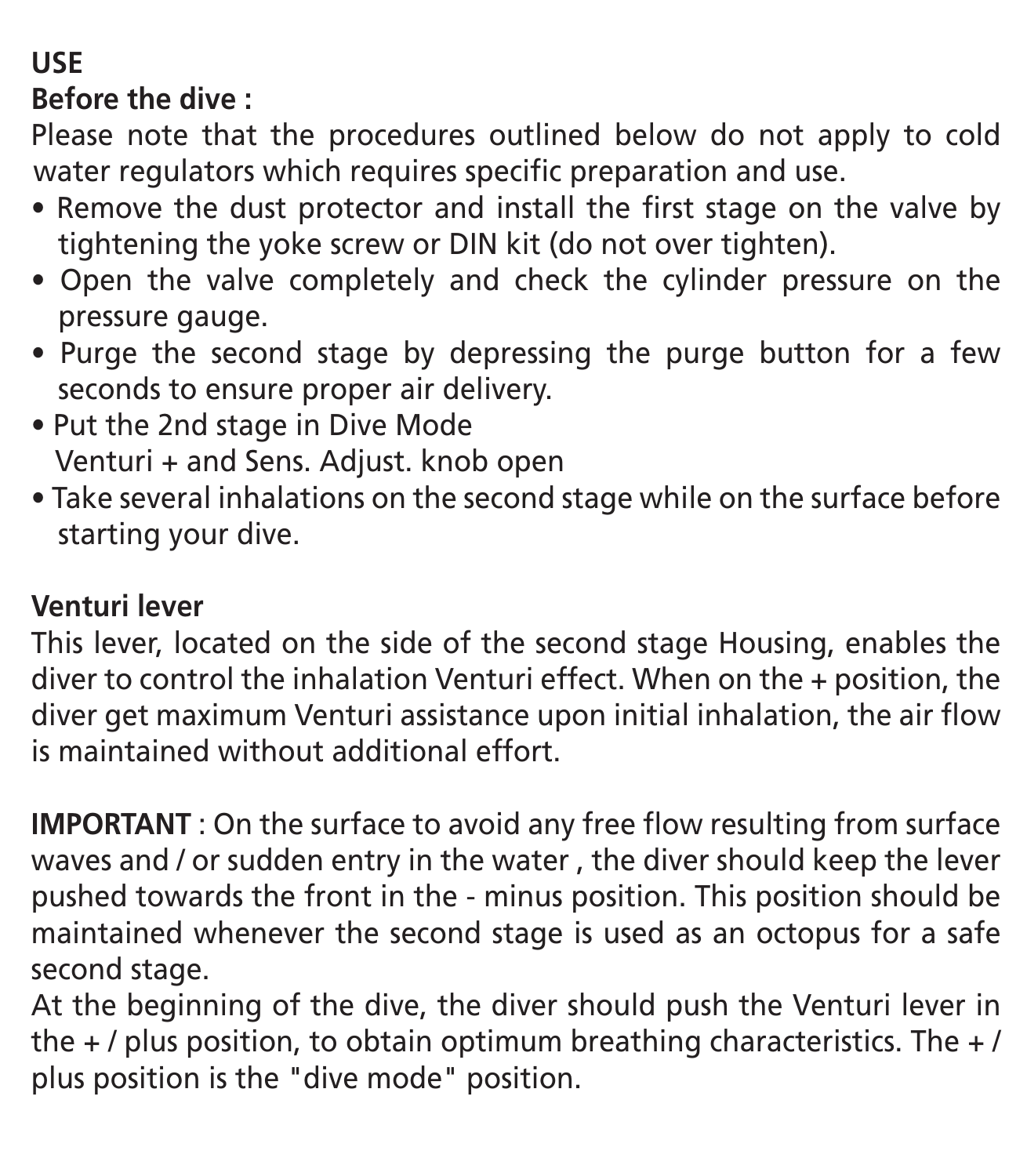#### **After the dive :**

- Close the cylinder completely (turn off the valve).
- Remove any residual air from the regulator by purging the second stage (depress the purge button).
- Remove the regulator by unscrewing the yoke DIN connector.
- After drying the dust cap, replace it over the yoke retainer (Do not blow high pressure air directly on the regulator filter to prevent humidity from entering the high pressure chamber).

#### **Caution**

- Do not leave your regulator exposed to direct sunlight when possible.
- Do not use the regulator first stage as a handle to carry the cylinder.
- After every dive quickly remove the requiator from the cylinder to preserve it from any shock damage.
- In every case always handle your with care.

#### **Cleaning :**

After the dive your regulator should be cleaned with fresh water. Before rinsing your first stage, make sure the dust cap is in place.

#### **Storage** :

After the regulator has been rinsed and dried, store it if possible by hanging it by the first stage yoke, away from heat and direct sunlight. When storing it for an extended period of time, select a dry cool, clean place, and apply to the hose and first stage silicone spray approved for use with diving equipment.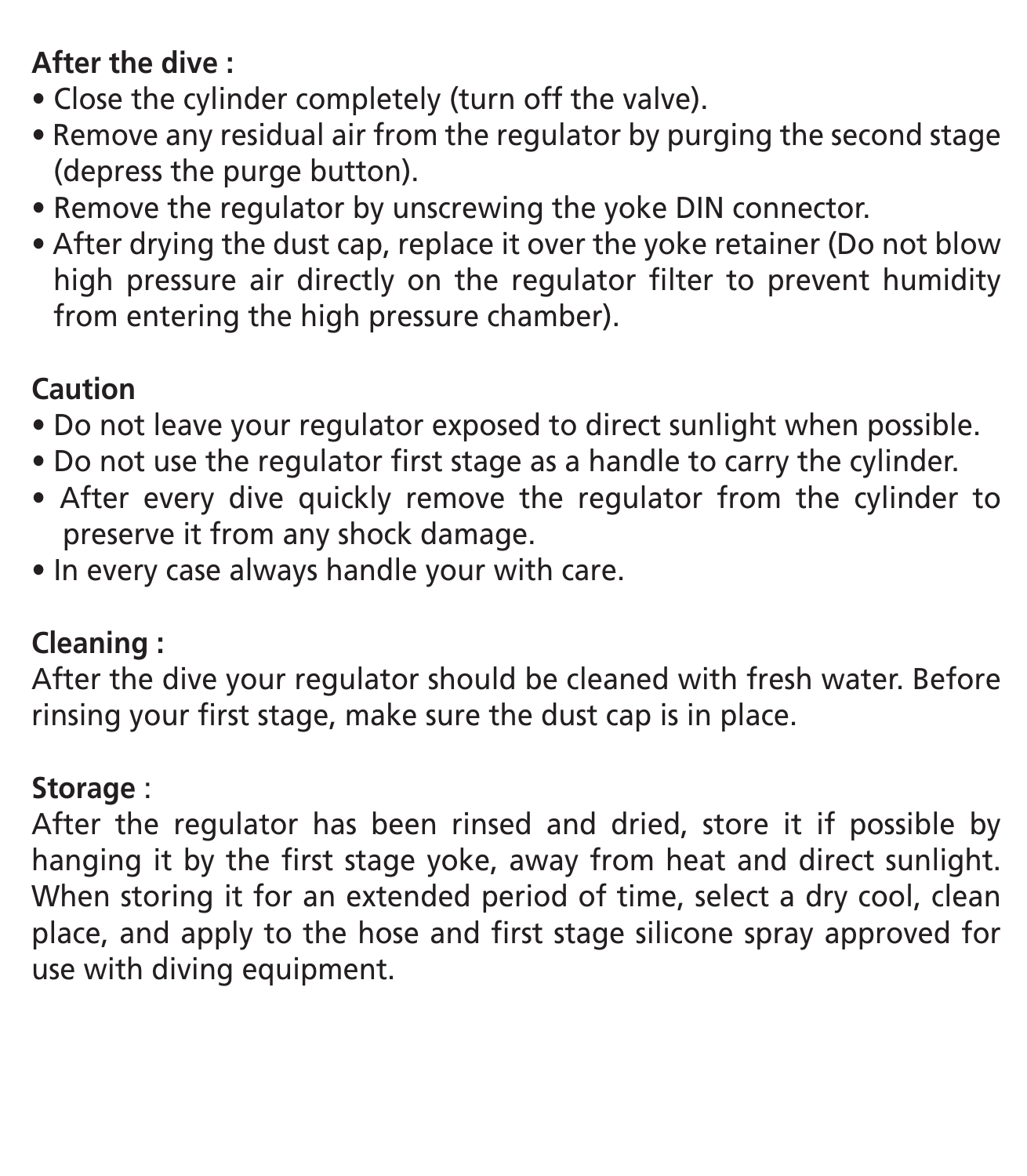#### **Check-up and repairs**

Regulator will provide optimum performance only if used properly and inspected regularly. Normal wear parts such as diaphragm, seat, exhaust valve, o'rings, mouthpiece must be inspected and changed regularly. Every year, preferably before the start of the diving season, the regulator must be taken to a TUSA authorized technician for annual service.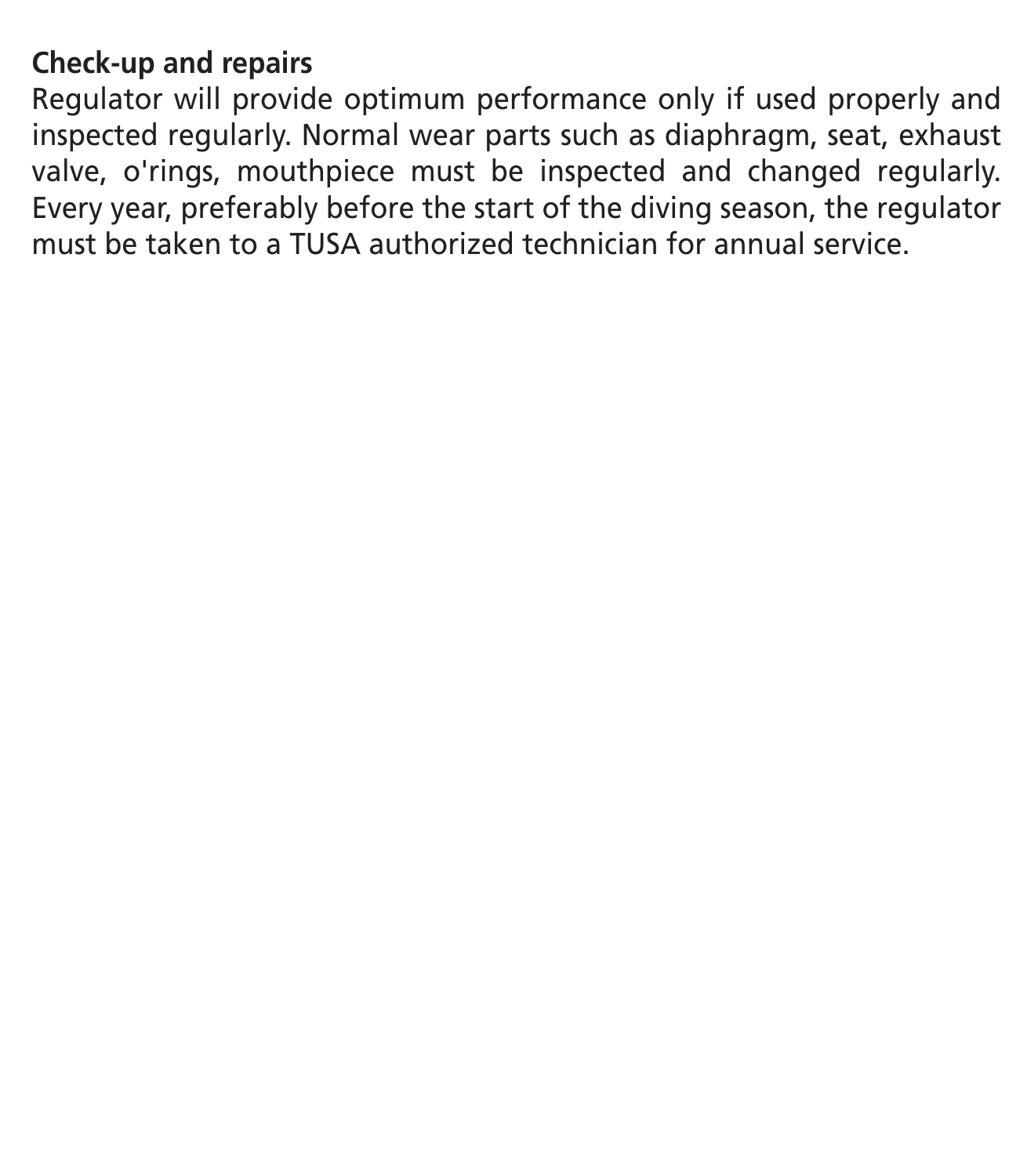#### **WARRANTY**

All our products are guaranteed according to the current laws in the country of purchase from the date of purchase by the user, in compliance with the use it was developped for.

The warranty covers parts recognized as defective by our technical services, and manufacturing and material defects with the exception of parts worn by use.

The warranty does not cover damages caused by rough handling, dropping, or incorrect use at the surface or while diving. The warranty does not cover defects in appearance or function that are due to normal wear of the product or to its ageing.

The warranty shall not be valid if the product was not cared for or used as stipulated in the user guide or if the product was opened or maintenanced by a person lacking adequate technical training and not using the proper maintenance equipment.

The responsibility resulting from the sale of our products is limited exclusively to the above warranty and excludes all possibility of recourse to penalties or damages. To benefit from the present warranty, the product must be returned along with proof of purchase.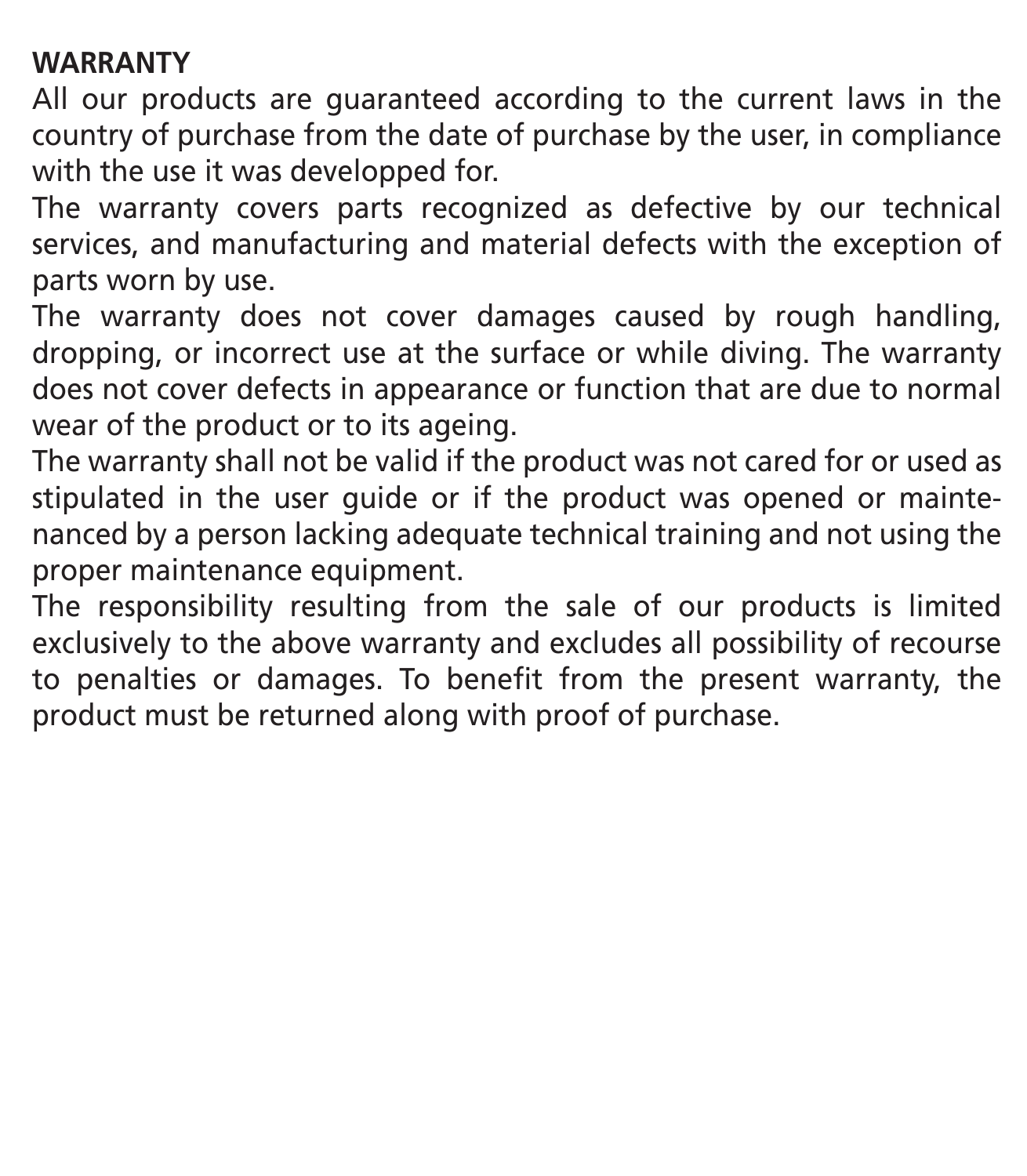## **FR DETENDEURS**

## NOTICE D'UTILISATION

**INPP Organisme notifié N° 0078 Entrée N°3, Port de la Pointe Rouge, 13008 Marseille - FRANCE**

#### **PRESENTATION**

Vous venez d'acheter un détendeur TUSA et nous vous remercions de votre confiance. Les détendeurs TUSA, fabriqués à partir de matériaux résistant à la corrosion marine utilisent les techniques les plus modernes pour détendre l'air et augmenter votre confort respiratoire en plongée. Les détendeurs de plongée sous-marine sont des appareils automatiques qui ont pour objet de délivrer, à la demande, de l'air à la pression ambiante aux plongeurs. L'utilisation de ces détendeurs ne doit se faire que par des personnes ayant reçu une formation à la plongée sous-marine par un instructeur ou un centre agréé suivant la législation en vigueur.

**Important : la limite d'utilisation en profondeur dans le cadre de la plongée sous-marine sportive est de 40m.**

Cette limite de profondeur peut être de 50m en cas d'utilisation professionnelle (moniteurs de plongée, travaux sous marins etc.). Outrepasser ces limites peut entraîner des situations à risques graves (narcose, essoufflement etc...).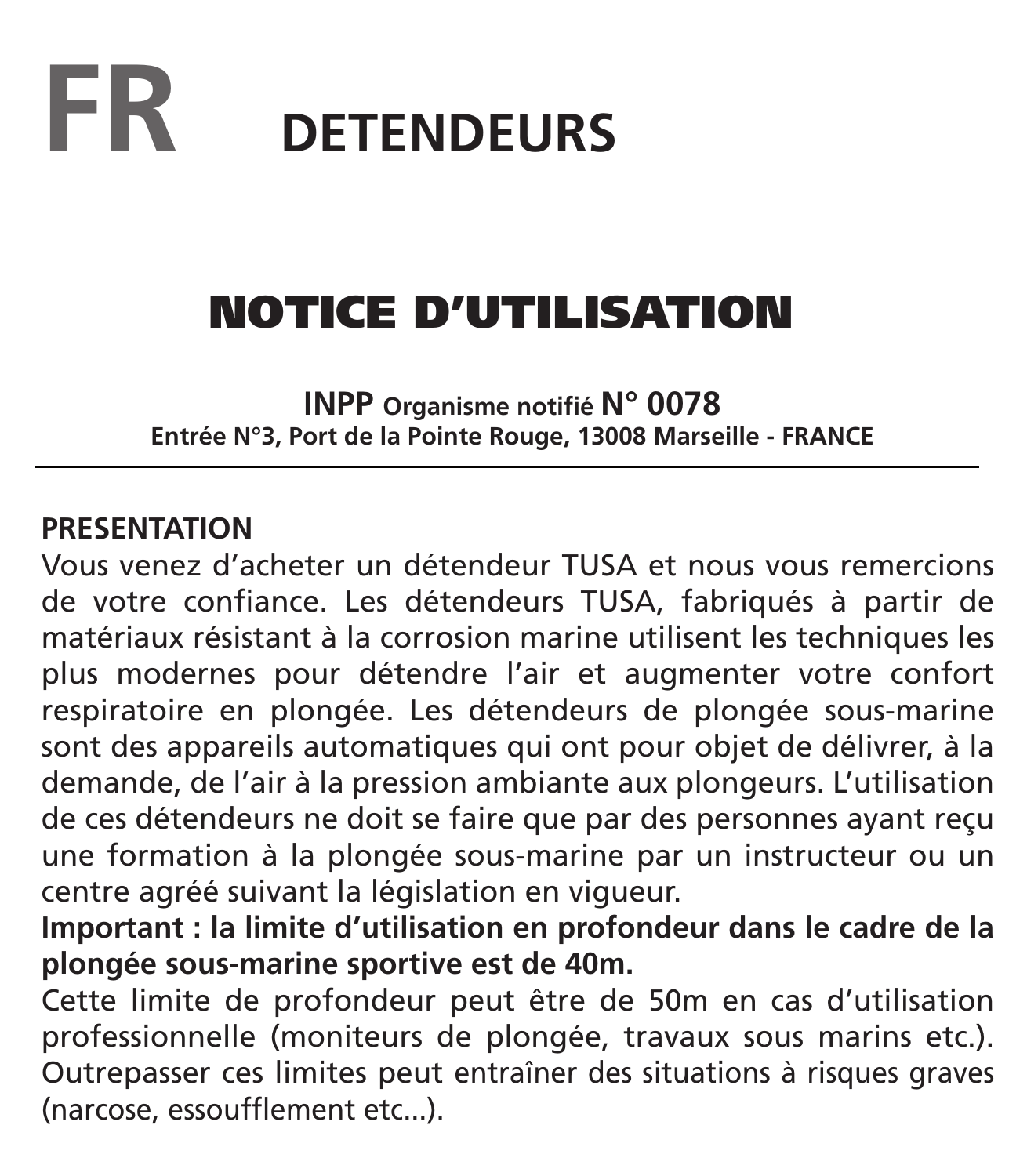S'assurer de la qualité de l'air contenu dans les bouteilles (Norme EN 12021).

#### **NORMES EUROPEENNES**

Tous les détendeurs de la gamme TUSA ont obtenu l'agrément CE comme EPI de Type 3 (conforme à la directive Européenne 89/686/CEE), c'est-à-dire qu'ils répondent à tous les essais et aux exigences de la norme européenne EN250-2014 (Air)

Profondeur maximale de certification : 50 mètres

#### **UTILISATION EN EAU FROIDE**

L'utilisation de détendeurs en eau froide, c'est-à-dire dans une eau à une température inférieure à 10° C, nécessite un équipement et des précautions particulières.

Seul les détendeurs "Type froid" (sans le marquage >10°C) doivent être utilisés dans ces conditions.

- 1. S'assurer de la qualité de l'air contenu dans les bouteilles (Norme EN 12021).
- 2. Utiliser un bloc bouteille à double robinetterie indépendante et deux détendeurs séparés de type "froid".
- 3. Ne pas exposer le détendeur à l'air froid (Inf. à 10° C). Immerger le corps du détendeur pour le "réchauffer" avant utilisation.
- 4. Ne pas faire fuser le deuxième étage hors de l'eau, en appuyant sur le bouton de purge, ce qui provoquerait un refroidissement du détendeur pouvant favoriser le givrage.
- 5. En plongée ne pas solliciter outre mesure le détendeur en utilisant simultanément plusieurs systèmes (2e étage Octopus, Direct Système de bouée d'équilibrage ou de vêtement sec). Ne pas appuyer inutilement sur le bouton de purge.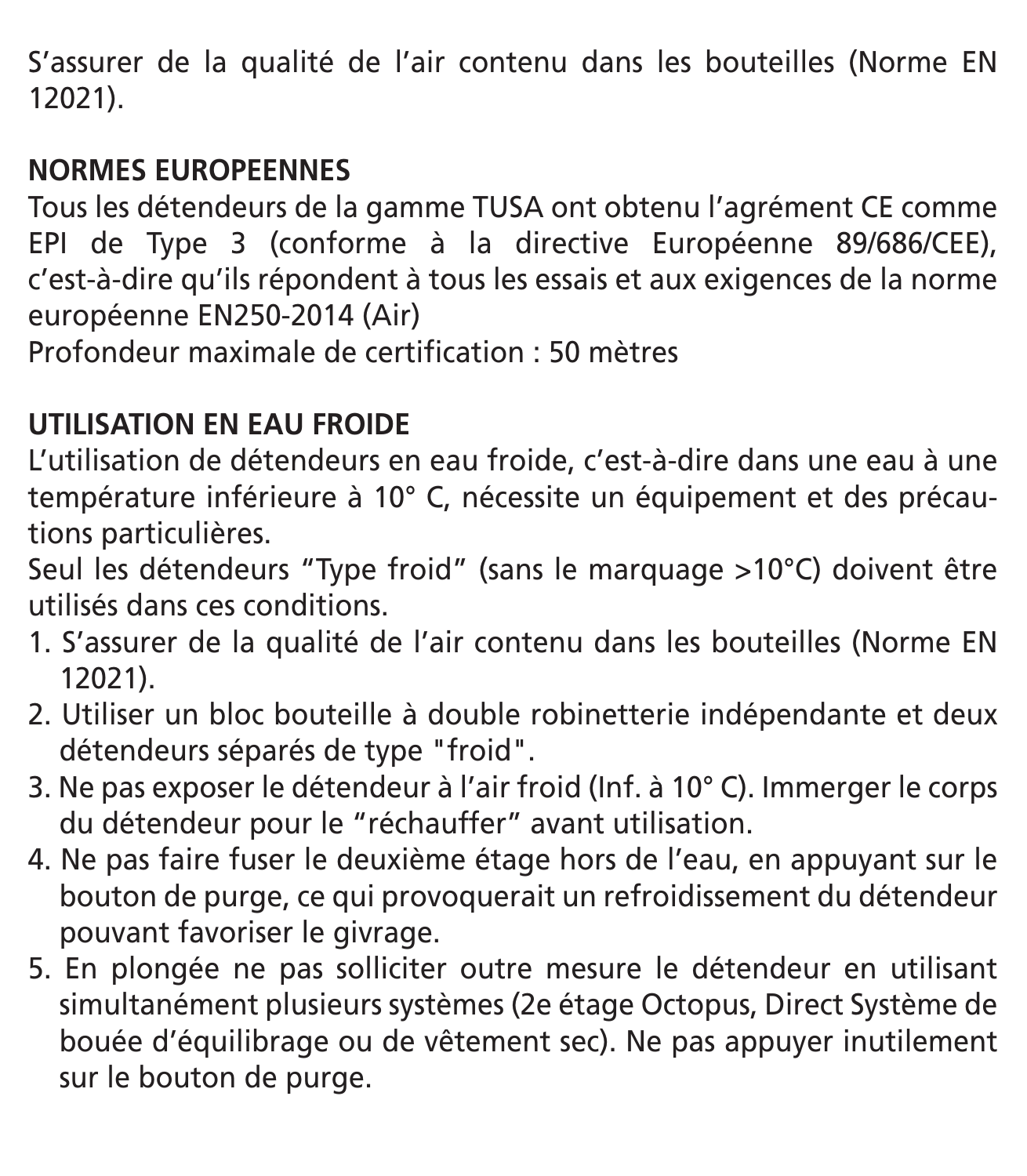6. Un givrage accidentel pouvant entraîner un débit continu du détendeur, il convient dans ce cas de respirer sur le deuxième détendeur et de remonter en surface.

**ATTENTION** : La pratique de la plongée en eau froide (en lac, sous la glace, spéléo...) nécessite un entraînement spécifique.

#### **SYSTEME AUXILIAIRE DE SECURITE (OCTOPUS)**

Un système auxiliaire de sécurité est un 2ème étage spécifique conçu pour une assistance respiratoire d'urgence. Ce 2ème étage, dit Octopus, est destiné à être monté sur le même 1er étage que celui qui alimente le 2ème étage principal.

Suivant la norme EN250-2014, un détendeur équipé d'un Octopus, est testé et certifié à 50 mètres de profondeur en respiration individuelle sur le 2ème étage principal, et à 30 mètres de profondeur en respiration simultanée sur le 2ème étage principal et le 2ème étage Octopus.

L'utilisation simultanée par deux plongeurs d'un détendeur équipé d'un Octopus, ne doit pas se faire à plus de 30 mètres de profondeur (sauf spécification d'un modèle particulier) et dans une eau à moins de 10°C.

Suivant la norme EN250-2014, les détendeurs avec le marquage EN250 A (A comme Auxiliaire) peuvent recevoir un Octopus marqué également EN250 A.

**Plongée en eau froide** : Pour une utilisation en eau froide (inf. 10°C), monter un Octopus de type froid (sans le marquage >10°C) sur un détendeur également de type froid. Dans ce cas l'Octopus, ne doit pas servir à la respiration de deux plongeurs, mais à l'assistance respiratoire d'urgence d' un seul plongeur.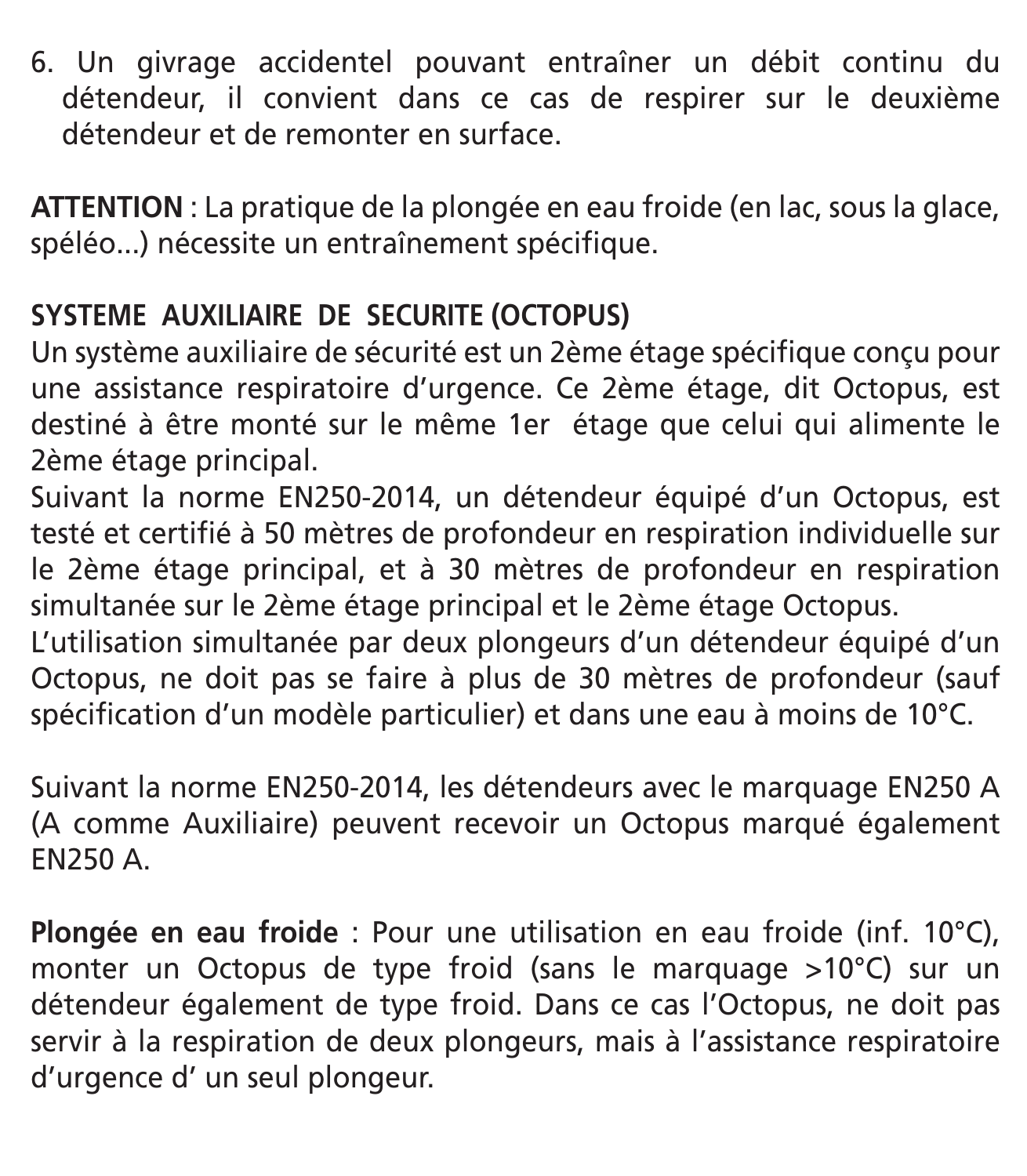**Nota** : Pour plonger en eau froide (inférieure à 10°C), il est particulièrement conseillé d'utiliser deux détendeurs indépendants de type froid. **Attention** : Sur un détendeur avec 1er étage de type compensé, veillez à monter un 2ème étage Octopus compensé.

#### **MISE EN OEUVRE**

Le raccordement de ce détendeur à une bouteille de plongée ne doit se faire que sur un robinet comportant un dispositif de réserve. Si ce détendeur est équipé d'un manomètre sous-marin de contrôle Haute Pression, il peut être monté sur un robinet avec ou sans dispositif de réserve. Le raccordement du détendeur sur le robinet est assuré en utilisant les connections suivantes en fonction des pressions de service des bouteilles :

- Type "Etrier" (INT) 230 bars : ISO 12209

- Type "DIN" 230 et 300 bars : ISO 12209

**Conseils d'UTILISATION** : Pour un fonctionnement optimal du détendeur l'alimentation en air doit être conforme aux exigences de l'air respirable, conformément la norme EN 12021.

Les détendeurs TUSA sont munis de plusieurs sorties normalisées :

Sorties Moyenne Pression (MP) : 3/8" x 24 - UNF

Sorties Haute Pression (HP) : 7/16" x 20 - UNF

Sur les sorties MP libres, peuvent être raccordés les tuyaux de gonflage du gilet d'équilibrage ou du vêtement étanche.

Sur les sorties HP peut être raccordé un manomètre de contrôle Haute Pression (conforme à la norme EN 250).

Pour votre sécurité en plongée, l'utilisation d'une bouteille équipée d'un robinet à 2 sorties permet le montage d'un deuxième détendeur.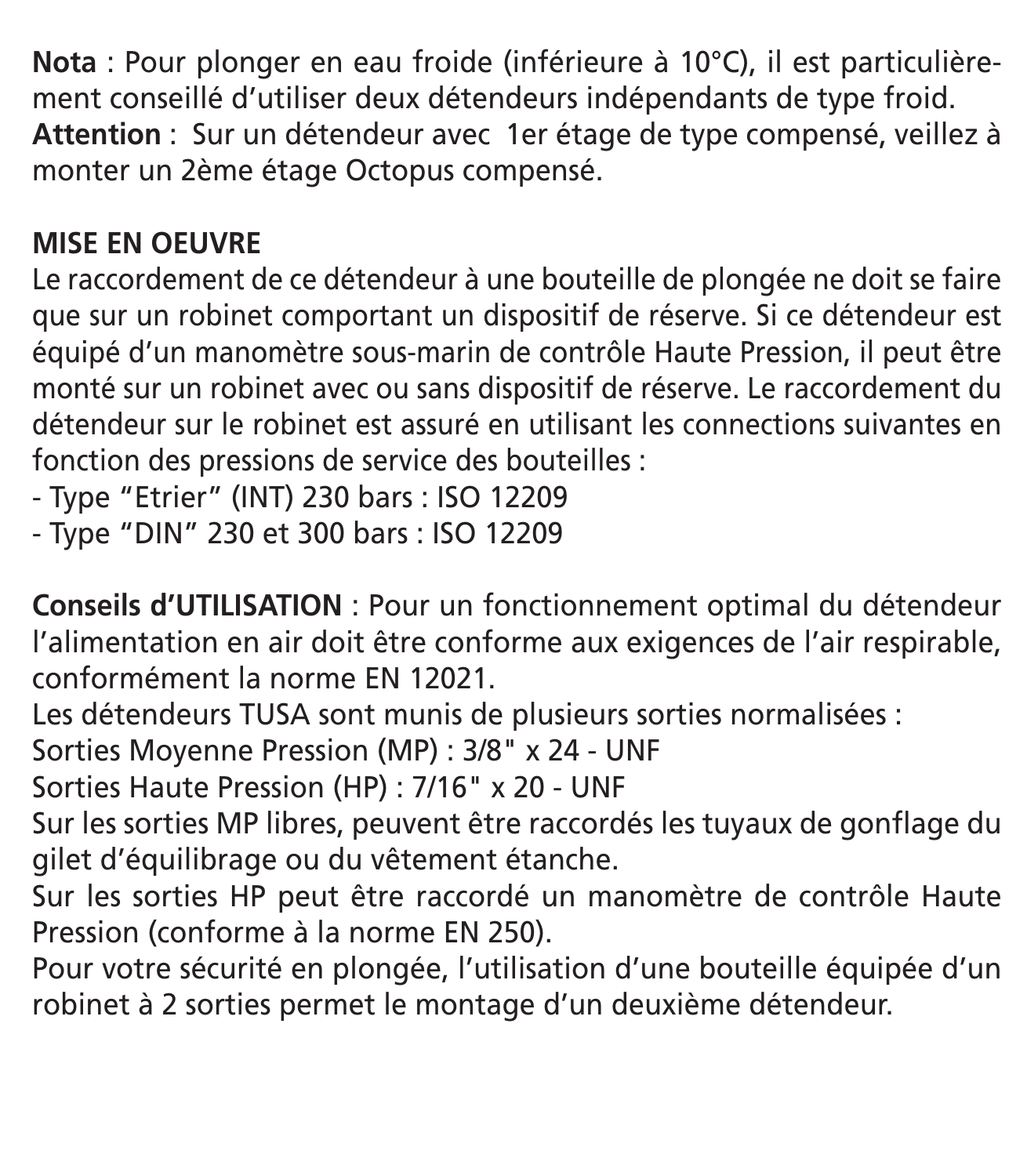#### **UTILISATION Avant de plonger :**

- Monter le 1 er étage sur la robinetterie, après avoir enlevé l'obturateur de protection, en serrant sans excès le volant d'étrier ou le volant DIN.
- Ouvrir la robinetterie complètement, puis vérifier la pression bouteille.
- Faire fuser le boîtier du 2 ème étage (boîtier buccal) en appuyant sur le bouton central pendant quelques secondes afin de vérifier la bonne ouverture de la bouteille et le bon fonctionnement du scaphandre.
- Mettre le 2e étage en mode Plongée (Dive Mode) Venturi + et réglage sensibilité ouvert
- Effectuer quelques respirations en surface.

#### **Contrôle d'assistance respiratoire.**

Ce levier, situé contre le boîtier du deuxième étage, permet de contrôler l'assistance inspiratoire du détendeur par effet Venturi; avec le levier en position PLUS (+), on obtient l'assistance Venturi maximum et une fois l'effort inspiratoire initial créé, le flux d'air se maintient sans autre effort. **IMPORTANT** : En surface, pour éviter toute réaction intempestive du 2e étage (débit continu) due à une entrée brutale dans l'eau (saut) ou aux mouvements de surface (vagues), le plongeur doit positionner le levier d'assistance respiratoire vers l'avant sur MOINS (-).

Cette position doit être également adoptée lors d'une utilisation "Octopus" du détendeur, c'est-à-dire en détendeur de secours.

Dès le début de la plongée, l'utilisateur doit basculer ce levier vers l'arrière en position PLUS (+), pour obtenir les meilleures performances respiratoires. Cette position de levier est le mode Plongée, soit "Dive mode".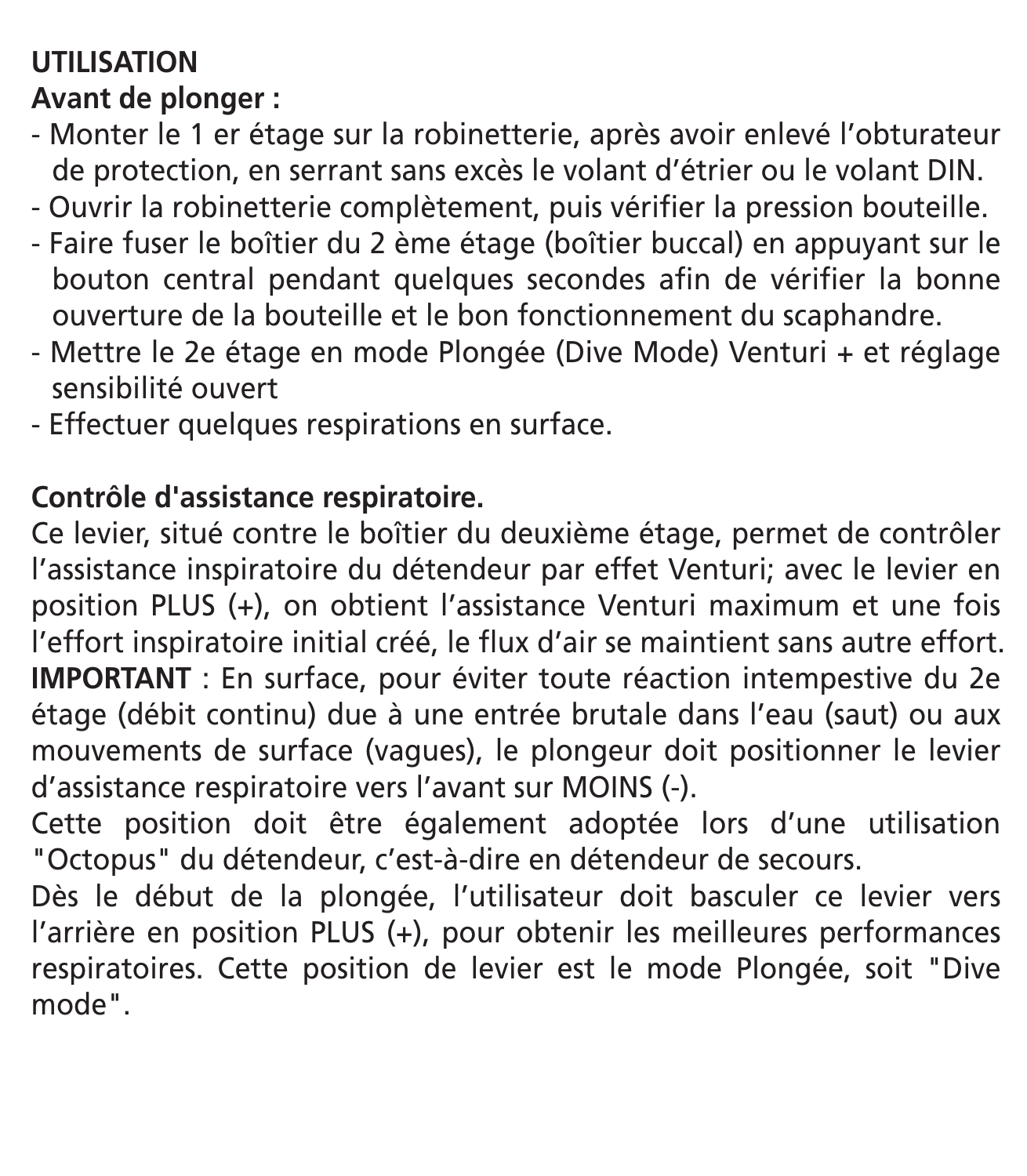#### **Après la plongée :**

- Fermer la robinetterie de votre bouteille.
- Eliminer l'air résiduel du détendeur en faisant fuser le 2ème étage, (appuyer sur le poussoir central).
- Démonter le détendeur en dévissant le volant d'étrier ou le raccord DIN.
- Positionner, après l'avoir séché, l'obturateur sur l'entrée HP du 1er étage (éviter de souffler l'air sous pression sur le filtre en bronze de votre détendeur, cela risquerait d'envoyer de l'humidité dans la chambre HP).

#### **Précaution d'utilisation**

- · N'exposer pas inutilement votre détendeur au soleil.
- · Ne pas utiliser le 1er étage comme poignée de portage.
- Après utilisation, démonter rapidement votre détendeur de la bouteille afin de le préserver des chocs.
- Dans tous les cas, transporter votre détendeur avec soins et précautions.

#### **Nettoyage - désinfection :**

La désinfection est une opération au résultat momentané, permettant d'éliminer ou de tuer les micro-organismes et / ou d'inactiver les virus indésirables portés sur des milieux inertes contaminés. En fonction des objectifs fixés, le résultat de cette opération est limité aux micro-organismes présents au moment de l'opération (AFNOR - NFT 72101).

**Stockage** : Après les opérations de rinçage et de séchage, suspendre le détendeur par l'étrier à l'abri de la chaleur et de la lumière. Hors saison, l'entreposer dans un endroit frais, sec et propre sans mettre l'obturateur en place. Graisser le filetage de la vis d'étrier ou du raccord DIN avec de la graisse silicone.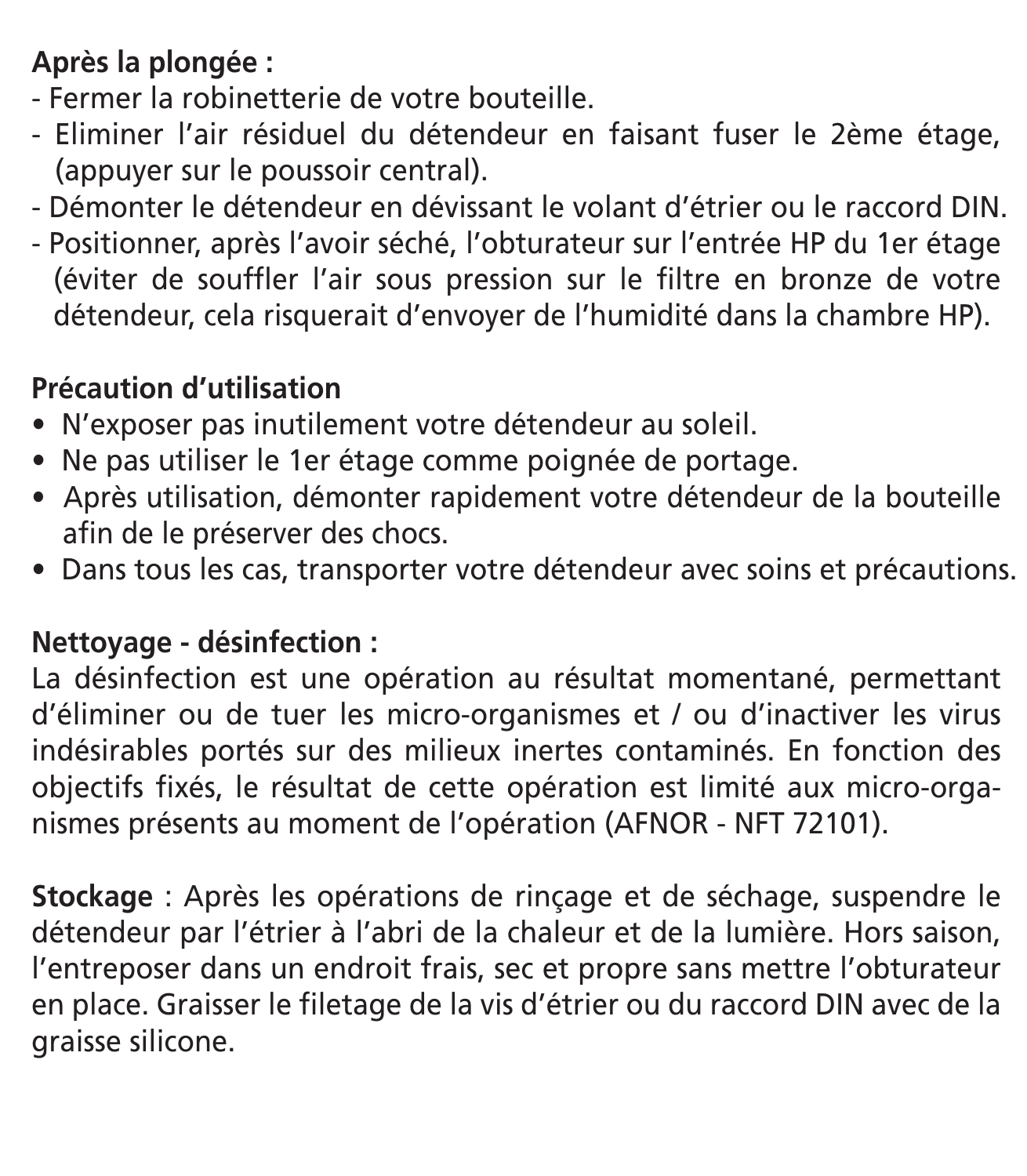#### **Vérification et réparation :**

Un fonctionnement optimal ne pourra être garanti que par une utilisation correcte et un entretien régulier de votre détendeur. Les pièces d'usure telles que membrane, soupape, clapet, joints toriques, embout buccal devront être vérifiées et changées périodiquement. Il importe donc de faire réviser annuellement votre détendeur avant chaque saison d'utilisation par un agent TUSA.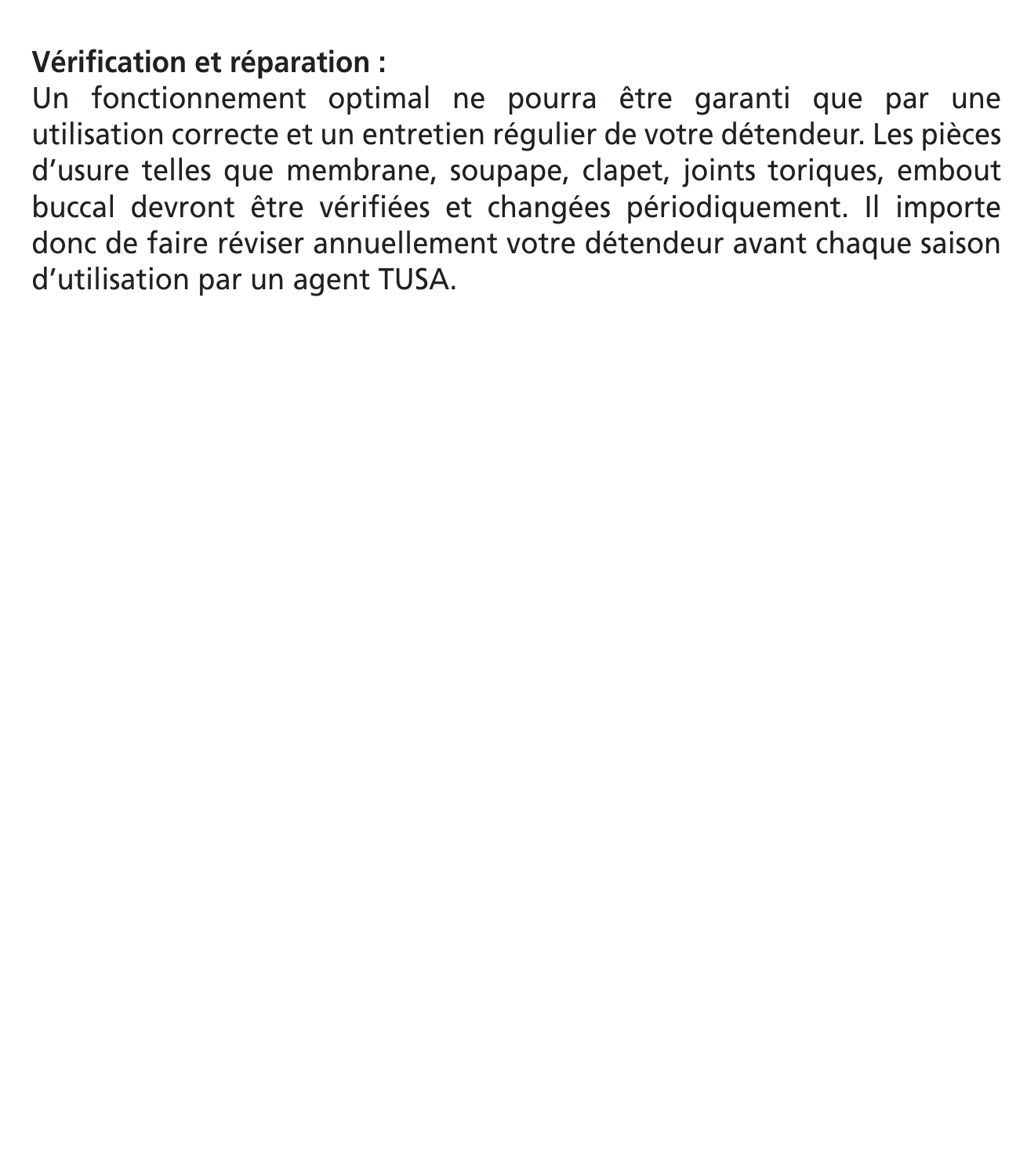#### **CONDITIONS DE GARANTIE**

Tous nos produits sont garantis conformément à la législation en vigueur dans le pays d'achat à compter de la date d'achat par le consommateur et pour une utilisation conforme à sa destination. La garantie couvre les pièces reconnues défectueuses par nos services techniques, les vices de fabrication ou de matériaux à l'exception des pièces d'usure. La garantie ne couvre pas les dommages occasionnés par des chocs, chutes ou mauvaises utilisations en surface ou en plongée. La garantie ne couvre pas les défectuosités d'aspect ou de fonctionnement qui sont le fait de l'usure normale du produit ou de son vieillissement. La garantie cessera si le matériel n'a pas été entretenu ou utilisé tel que le stipule la notice d'utilisation ou si l'appareil a été ouvert ou entretenu par une personne n'ayant pas suivi une formation technique adéquate et ne possédant pas les équipements de contrôle appropriés. La responsabilité résultant de la vente de nos appareils est limitée exclusivement à la garantie ci dessus et exclue la possibilité de recourir à des pénalités ou dommages et intérêts. Pour bénéficier de la garantie, le produit doit être accompagné d'une preuve d'achat.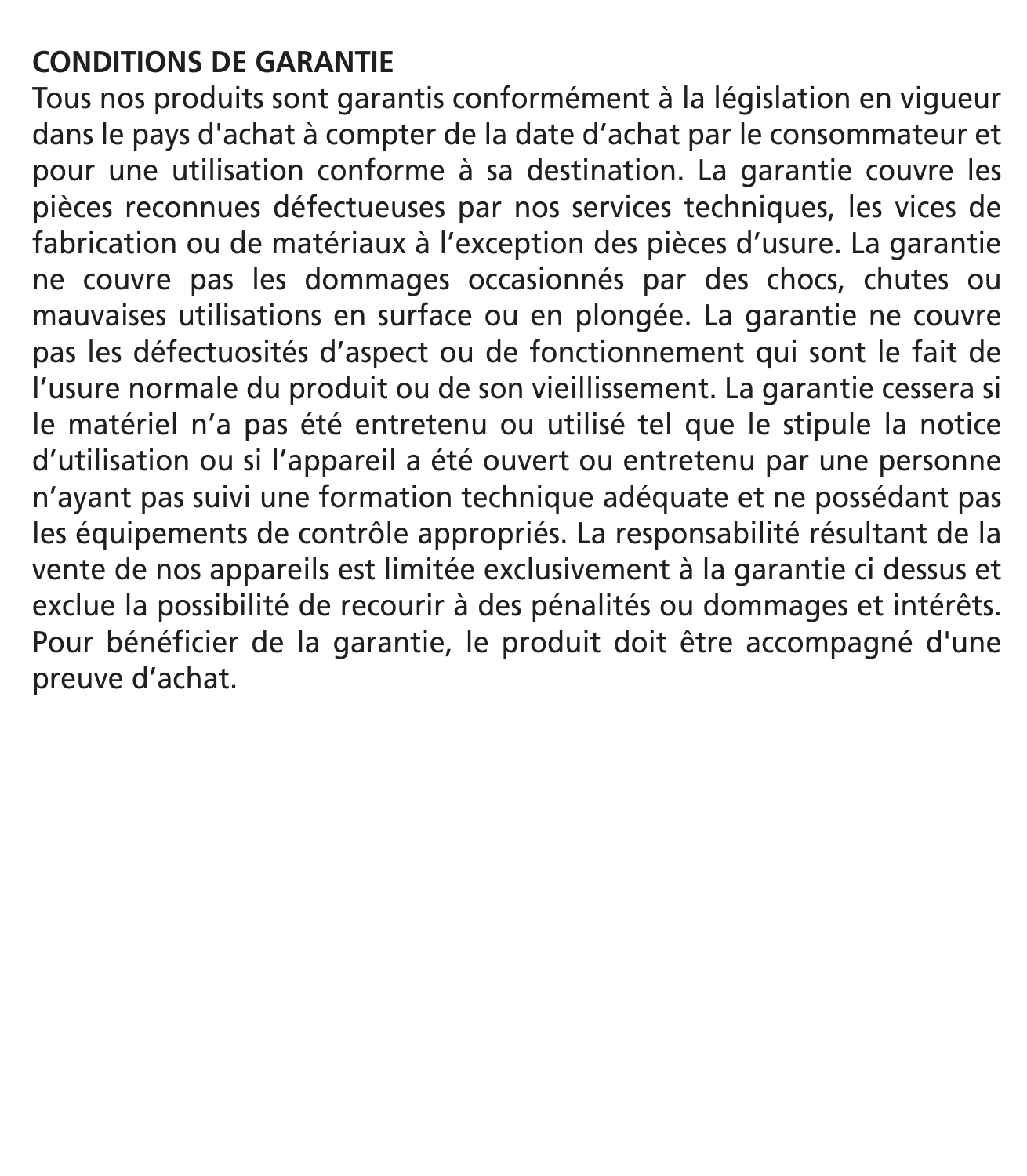# **DE ATEMREGLER**

### GEBRAUCHSANLEITUNG

**INPP benannte Organisation N° 0078 Entrée N°3, Port de la Pointe Rouge, 13008 Marseille - FRANCE**

#### **BEDIENUNGSANLEITUNG**

Sie haben einen TUSA Atemregler erworben. Wir beglückwünschen Sie zu diesem Kauf und danken für Ihr Vertrauen.

TUSA Atemregler steigern den Atemkomfort beim Tauchen. Sie werden aus Materialien hergestellt, die der Korrosion im Seeklima widerstehen und benutzen zur Entspannung der Atemluft modernste Techniken. Atemregler sind automatisch arbeitende Präzisionsgeräte, die beim Einatmen Luft mit einem der Tauchtiefe entsprechenden Umgebungsdruck spenden. Sie dürfen nur von Personen benutzt werden, die von einem Tauchlehrer oder einer anerkannten Tauchschule eine entsprechende Ausbildung erhalten haben.

**Wichtig : Die Tiefe beim Sporttauchen ist infolge physikalischer Gegebenheiten auf 40 m begrenzt. Im Rahmen eines beruflichen Einsatzes (Tauchlehrer, Unterwasserarbeiten, usw.) kann die zulässige Maximaltiefe auf 50 m erweitert werden.**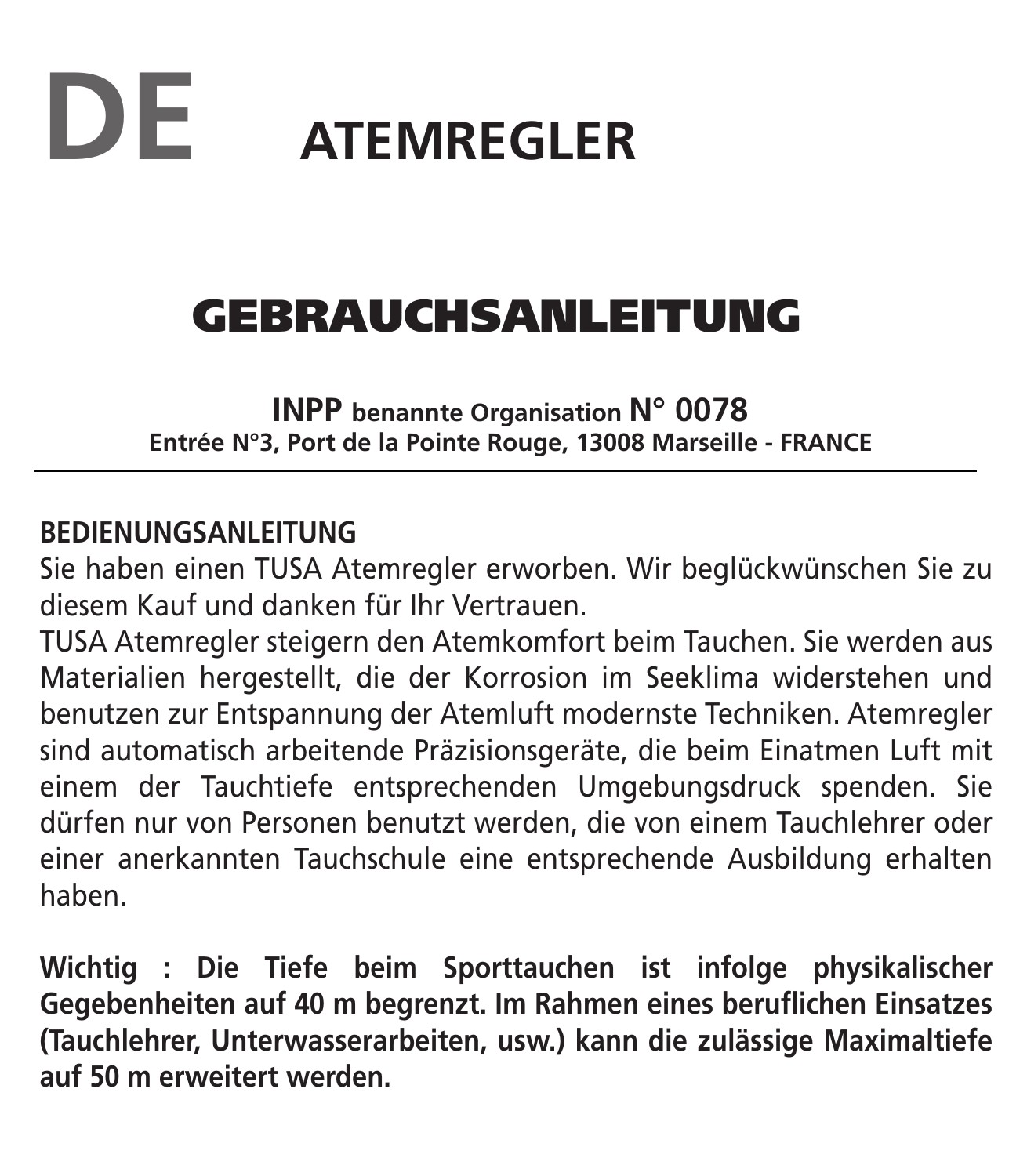**Die überschreitung dieser Grenzen bedeutet, sich in Lebensgefahr begeben, weil für Tiefen ab 50m Preßluft nicht mehr als Atemluft geeignet ist (Atemnot, Stickstoffnarkose).** Sicherstellen, daß die Luft in den Flaschen trocken ist und der Norm EN 12021 entspricht.

#### **EUROPANORMEN**

Sämtliche TUSA Atemregler sind als Sporttauchgeräte der Gruppe 3 von der CE freigegeben (Gemäss europaïscher Richtlinie 89/686/CEE).

Dies bedeutet, daß sie sämtliche Bedingen und Prüfungen der Europanorm EN 250 - 2014 (Luft).

Maximaltiefe der Bescheinigung : 50 Meter.

#### **VORSICHTSMAßNAHMEN BEIM TAUCHEN IN KALTWASSER**

**ACHTUNG** : Zum Tauchen in kalten Gewässern, d.h. in Wassertemperaturen unter 10° C (z.B. in Gebirgsseen, unter Eis, bei speläoligischen Tauchgängen, usw.) sind außer einem entsprechenden Training auch besondere Ausrüstungen und die Beachtung folgender Vorsichtsregeln erforderlich. Zum Kaltwassertauchen ist ausschließlich der TUSA Atemregler "Kaltwasser" geeignet.

- 1. Sicherstellen, daß die Luft in den Flaschen trocken ist und der Norm EN 12021 entspricht.
- 2. Tauchflasche mit zwei von einander unabhängigen Ventilen und zwei kompletten Kaltwasseratemregler benutzen (keinen Octopus, sondern 2 Geräte mit je einer gegen Vereisung geschützten, ersten Stufe)
- 3. Atemregler vor dem Tauchgang nicht der Kaltluft aussetzen (< 10° C), erste Stufe vor Gebrauch im Wasser anwärmen (normalerweise wärmer als die Luft).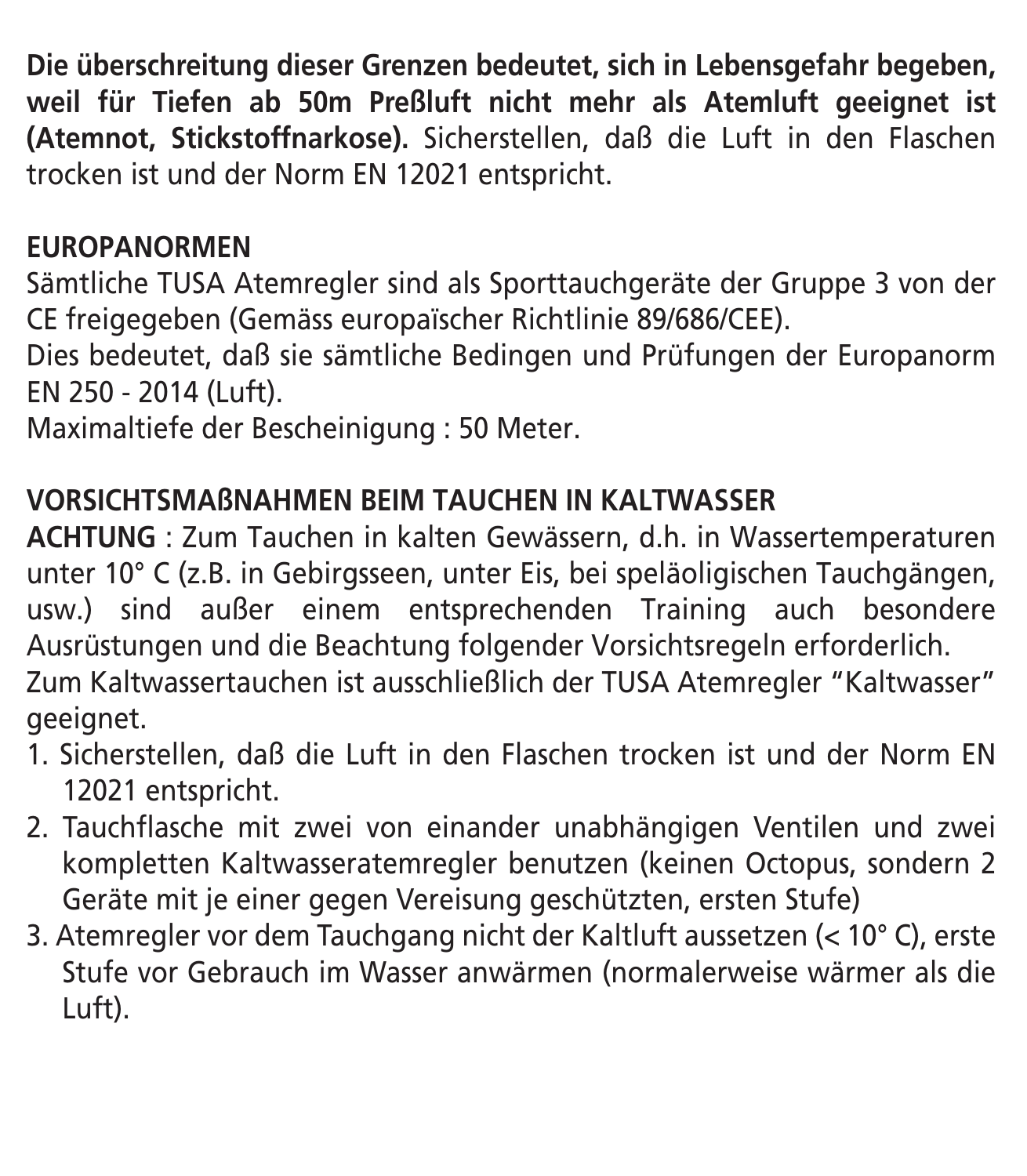- 4. Außerhalb des Wassers keine Luft durch Drücken des Luftablaßknopfs an der zweiten Stufe austreten lassen. Die Entspannung der Preßluft bewirkt immer ein Abkühlung der Geräte und erhöht in diesem Fall die Vereisungsgefahr.
- 5. Unter Wasser mit der Luftentnahme wirtschaftlich umgehen (nicht unnötig den Trockentauchanzug oder das Tarierjacket aufblasen) und nicht unnötig auf den Luftablaßknopf drücken.
- 6. Eine beginnende Vereisung kann ständige Luftabgabe des Atemreglers bewirken. In diesem Fall sofort den mitgeführten, zweiten Atemregler benutzen und auftauchen.

#### **ALTERNATIVE LUFTVERSORGUNG (OCTOPUS)**

Ein Reserve-Luftversorgungs-System ist eine eigens dafür bereitstehende Zweite Stufe, auch Octopus genannt, welche im Bedarfsfall die Luftversorgung sicherstellt. Diese Zweite Stufe, oder dieser Octopus, wird an der gleichen Ersten Stufe montiert, wie der Hauptregler. Ein Octopus kann leicht erkannt werden, da sein Frontcover sowie der Mitteldruckschlauch normalerweise gelb sind.

- Gemäß dem Standard der EN 250-2014, wird ein Atemregler mit einem Octopus auf einer Tiefe von 50 m getestet und zertifiert, wobei nur aus dem Hauptregler geatmet wird. Auf einer Tiefe von 30 m wird dann aus dem Hauptregler sowie aus dem Octopus gleichzeitig geatmet.
- Ein Atemregler mit Octopus darf in Tiefen von mehr als 30 m nicht von zwei Tauchern gleichzeitig benutzt werden (wenn dies nicht bei einem Modell ausdrücklich zugelassen wurde). Das gleiche gilt für Wassertemperaturen unter 10°C.
- Gemäß dem der Standard EN250-2014, können Atemregler mit der Markierung EN250 A (A wie Auxiliary) mit einem Octopus, der ebenfalls mit EN250 A markiert ist, kombiniert werden.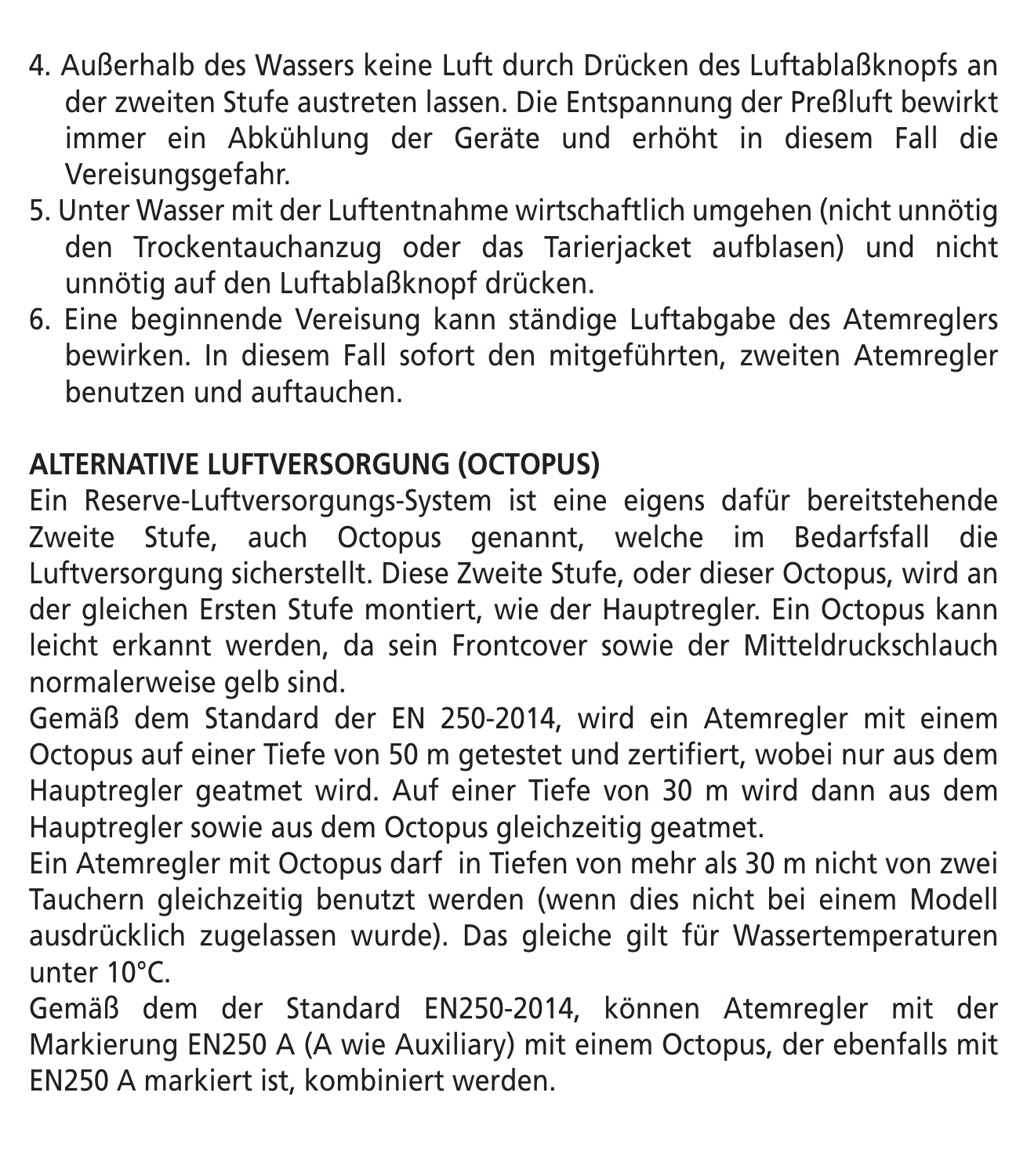**Tauchen in kalten Gewässern:** Für die Nutzung in kalten Gewässern (unter 10°C) wird ein kaltwassergeprüfter Octopus (ohne die Markierung >10°C) an einen Kaltwasseratemregler angeschlossen. Eine Atemregler-Konfiguration ist nicht für die Versorgung von zwei Tauchern zugelassen und stellt nur eine Zusatzabsicherung für einen Taucher dar.

**Bemerkung**: Für die Nutzung in kalten Gewässern (unter 10°C) wird die Benutzung von zwei kompletten Kaltwasser-Atemregler-Systemen dringend empfohlen.

**Achtung**: Ein Atemregler mit einer balancierten Ersten Stufe muss mit einem ebenfalls balancierten Octopus montiert werden.

#### **DURCHFÜHRUNG**

Wenn am Hochdruckausgang des Atemreglers ein Unterwassermanometer angeschlossen wurde, kann er an Preßluftflaschen mit und ohne Reserveventil verwendet werden. Ohne UW Manometer darf dieser Lungenautomat nur an Flaschen mit Reserveventil angebracht werden. Je nach dem zulässigen Nominaldruck der Flaschen kann dieser Lungenautomat an den folgenden

Ventilen verwendet werden:

- INT Anschluß 230 bar ISO 12209

- DIN Anschluß 230/300 bar und 300 bar ISO 12209

Hinweise zur Benutzung

Dieser Atemregler kann nur optimal arbeiten, wenn die Preßluft in der Tauchflasche frei von Verunreinigungen ist und die in der EN Norm 12021 vorgeschriebene Qualität aufweist. Die Atemregler von TUSA besitzen mehrere Normgewindeausgänge:

Mitteldruckausgänge (MP): 3/8" x 24 - UNF

Hochdruckausgänge (HP) : 7/16" x 20 - UNF

An einen noch freien Mitteldruckausgang kann der Druckschlauch zum Tarierjacket oder zum Trockentauchanzug angeschlossen werden. Am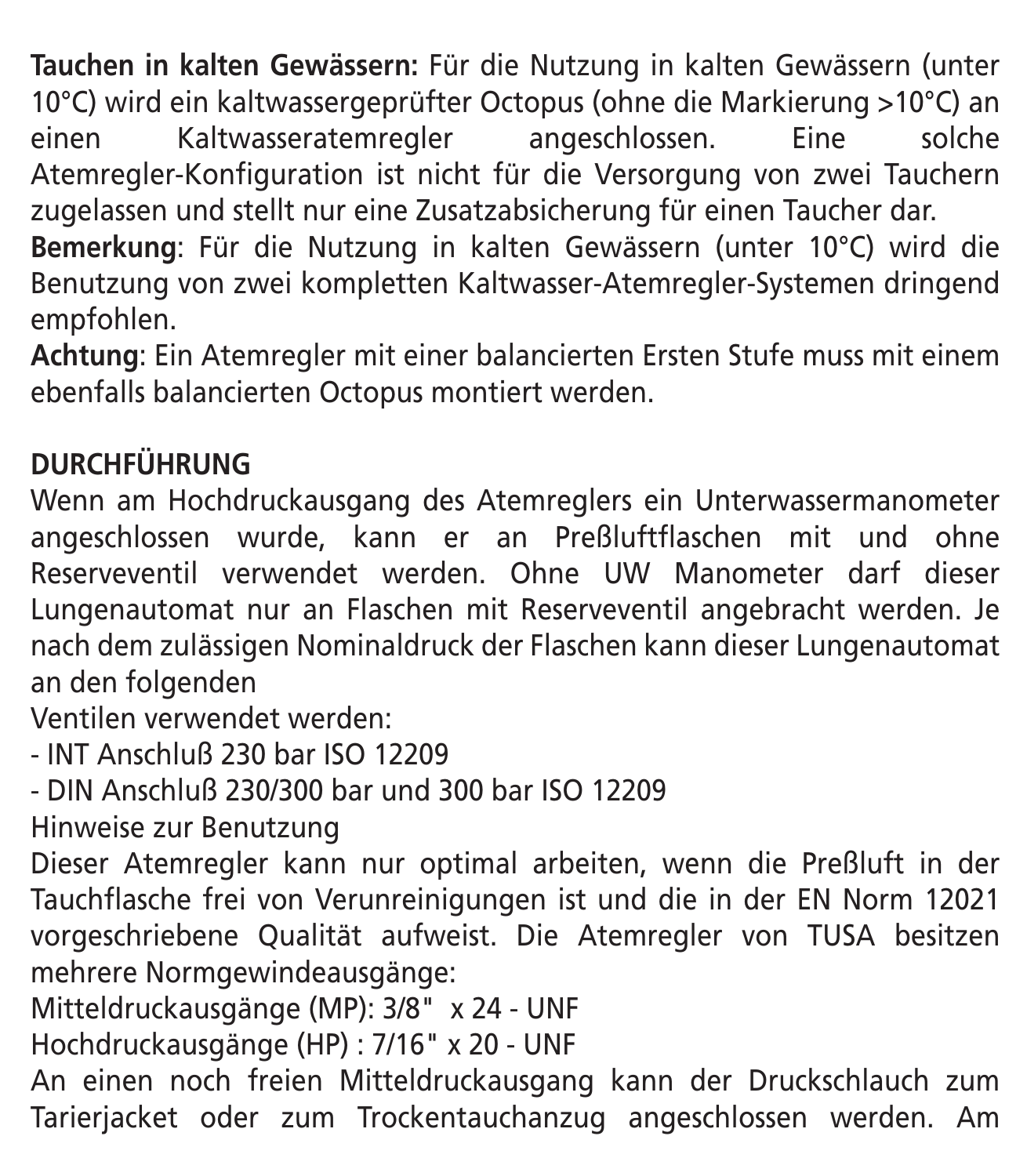Hochdruckausgang wird das oben erwähnte UW Manometer (nach EN 250) angeschlossen.

Zu Ihrer eigenen Sicherheit ist an modernen Tauchflaschen stets ein Ventil mit 2 Ausgängen vorhanden. Am zweiten Ausgang ist der Anschluß eines zusätzlichen Atemreglers für Notfälle gesetzlich vorgeschrieben.

**WARNUNG** : Dieser Atemregler, der die Anforderungen der Norm EN250 erfüllt, ist nicht für eine gleichzeitige Benützung von mehr als einem Taucher geeignet.

Sollte den Atemregler für mehr als einen Taucher konfiguriet sein, so entsprechen die Atemwerte und die Kaltwasser-Tauglichkeit nicht mehr der Norm EN250.

#### **BENUTZUNG**

**Vor dem Tauchgang :**

- Schutzkappe von der ersten Stufe abnehmen und letztere ans Flaschenventil anschließen. INT oder DIN Handrad mit mäßiger Kraft anziehen.
- Flaschenventil ganz öffnen und am Manometer Druck in der Tauchflasche ablesen.
- Zentralknopf an der zweiten Stufe (Mundstück) kurz drücken, um sich zu vergewissern, daß das Flaschenventil geöffnet ist und die Tauchausrüstung einwandfrei funktioniert.
- Die zweite Stufe in Tauchmodus anstellen (Dive Mode) Venturi + und Öffnung des Einatemwiderstands
- Vor dem Tauchgang einige Atemzüge am Atemregler machen.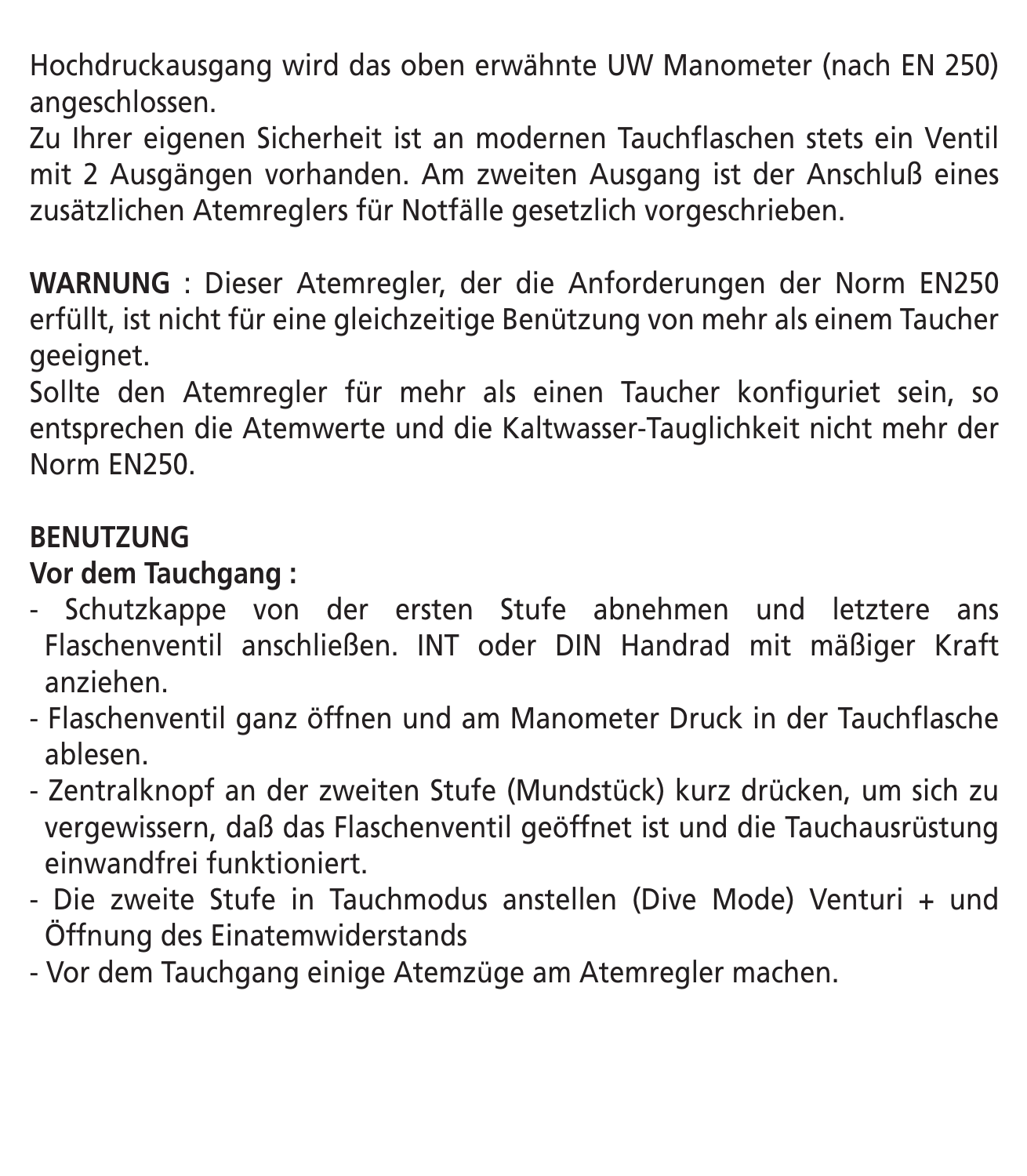#### **Einstellung der Atemhilfe**

Mit dem Hebel am Gehäuses der zweiten Stufe wird die Stärke der Einatemunterstützung durch den Venturieffekt eingestellt. Mit Hebel auf (+) erhält man nach überwindung des ebenfalls einstellbaren, anfänglichen Widerstands beim Einatmen (siehe unten), einen kontinuierlichen Luftstrom bis das Ventil bei Beginn der Ausatmung wieder schließt.

**WICHTIG** : Außerhalb des Wassers muß die Einatemunterstützung auf (- = Hebel nach vorn) stehen, um zu vermeiden, daß der Atemregler beim Hineinspringen ins Wasser oder bei Wellengang an der Oberfläche ungewollt Luft abgibt. Sollte er als Octopus (zweiter Atemregler für Notfälle) mitgeführt werden, muß die Einatemunterstützung ebenfalls auf (-) stehen. Beim

Abtauchen stellt man den Hebel auf (+ = nach hinten, in den "Dive Mode") und erhält damit optimalen Komfort.

#### **Nach dem Tauchgang :**

- Tauchflaschenventil schließen.
- Am Mundstück (2. Stufe) den Zentralknopf drücken, um den Druck im Atemregler entweichen zu lassen.
- Atemregler vom Flaschenventil abmontieren.
- Sollte der Hochdruckeingang des Atemreglers naß sein, mit Handtuch abtrocknen.

Schutzkappe trocknen und aufsetzen (bei INT Anschluß, Handrad leicht anziehen).

Bronzefilter des Hochdruckeingangs nicht mit Preßluft aus der Flasche trocknen, es besteht die Gefahr, daß dabei Feuchtigkeit in die Hochdruckkammer geblasen wird. Die Schutzkappe kann mit Preßluft getrocknet werden.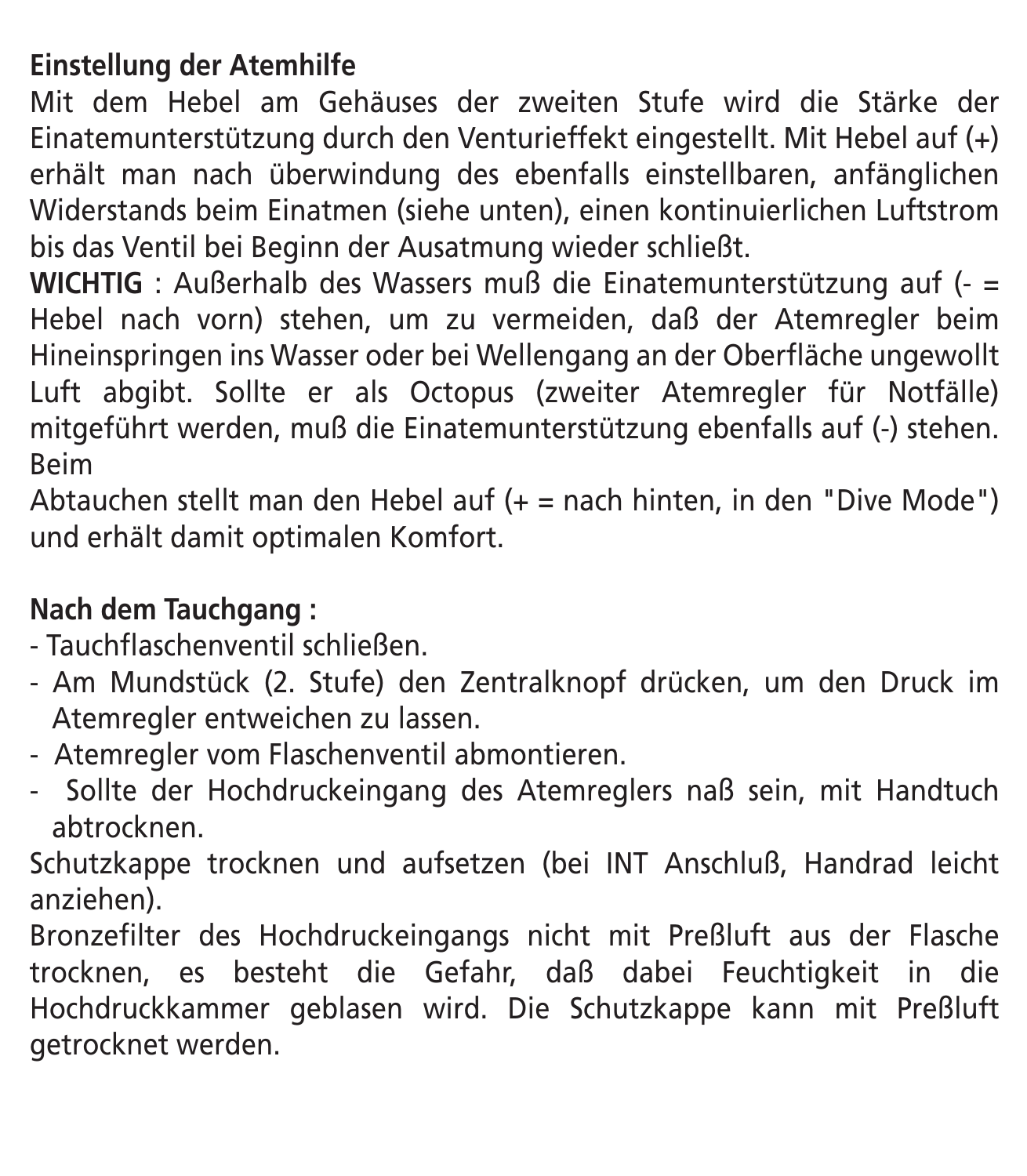#### **Vorsichtsmaßnahmen**

- Atemregler nicht unnötig der prallen Sonne aussetzen (schnellere Alterung).
- Flasche nie am Atemregler anheben (sondern am Flaschengriff oder am Ventil).
- · Nach dem Tauchgang Atemregler sofort von der Flasche abmontieren (zur Vermeidung von Beschädigung durch Stöße).
- · Atemregler generell sorgfältig behandeln und vor Stößen schützen

#### **Aufbewahrung - Desinfizierung :**

Atemregler (mit am HD Eingang aufgesetzter Schutzkappe) in klarem Süßwasser spülen und zum Trocknen an einem schattigen, kühlen Platz aufhängen.

Wenn der Atemregler längere Zeit nicht benutzt wird. Schutzkappe abnehmen, Schlauchleitungen mit Talkum pudern und Ventilanschluß mit Siliconfett dünn bestreichen. Die Langzeitlagerung erfolgt am besten im Dunkeln, kühl und trocken (z.B. im Tauchkoffer).

#### **Inspektion :**

Die optimale Funktion eines Atemreglers kann nur garantiert werden, wenn er richtig benutzt und regelmäßig kontrolliert wird. Membrane, Ventil, Ventilteller, O-Ringe und Mundstück sind Verschleißteile und müssen in regelmäßigen Abständen kontrolliert oder erneuert werden. Wir empfehlen daher, ihren Lungenautomat einmal im Jahr von einer TUSA Reparaturstelle prüfen zu lassen.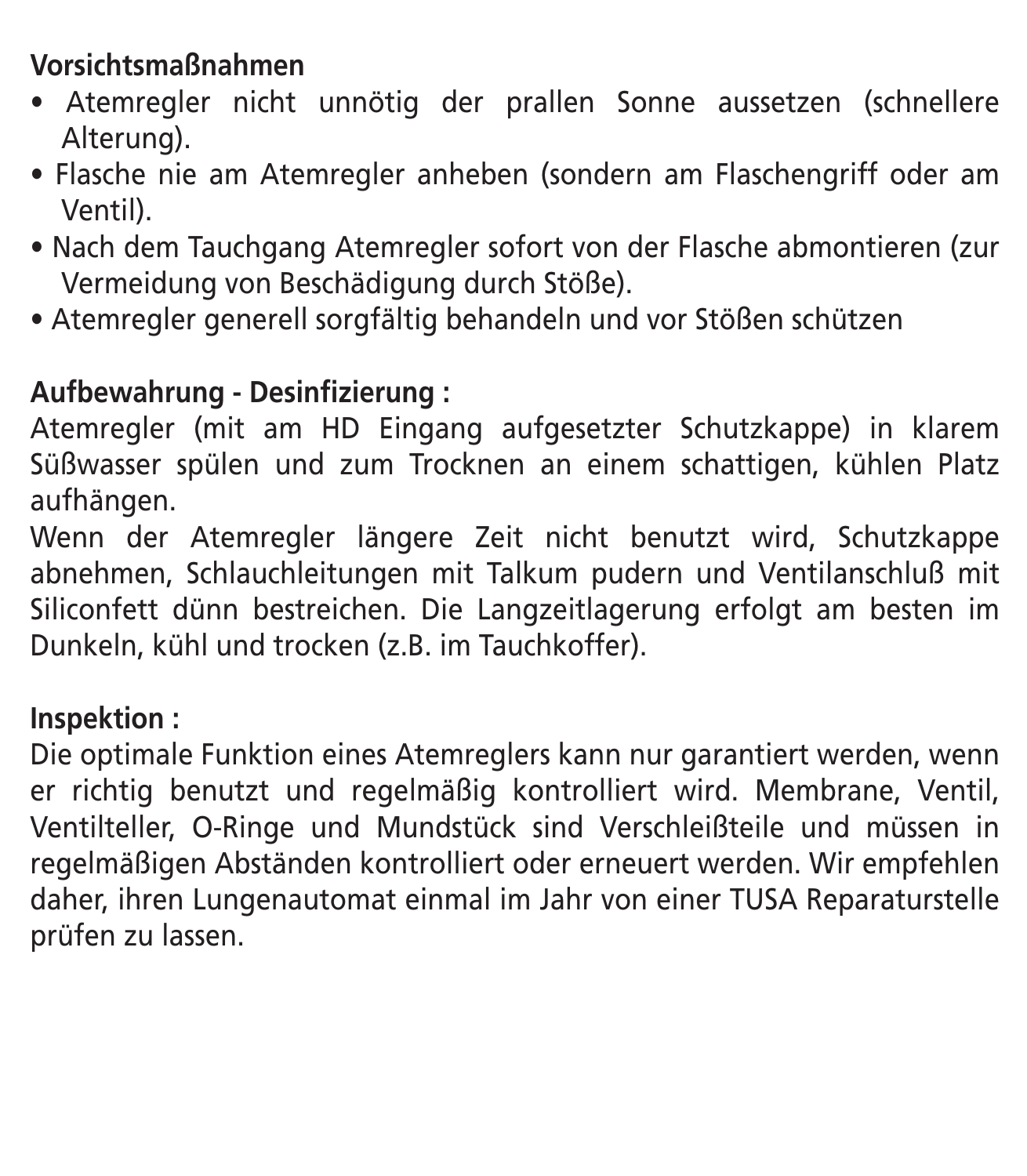#### **GARNTIEBESTIMMUNGEN**

Alle unsere Produkte verfügen über eine Garantie gemäß den aktuellen Gesetzen im Verkaufsland vom Datum des Kaufes durch den Benutzer an, für den Gebrauch gemäß ihrer Bestimmung.

Die Garantie schließt Teile, die druch unseren Technischen Serice als defekt anerkannt wurden und Herstellungs- sowie Materialfehler ein, auschließich der Schäden, die durch den Gebrauch der Ware entstehen.

Die Garantie schließt Schäden durch unsachgemäßen Gebrauch, Fallen Lassen oder falsche Benutzung an der Oberfläche oder während des Tauchganges nicht ein. Die Garantie schließt keine Schäden im Design oder der Funktion ein, die durch den normalen Gebrauch oder die Alterung der Ware entstehen., ein. Die Garantie ist nicht gültig, wenn die Ware nicht gepflegt oder nicht den im Handbuch angegebenen Anweisungen gemäß, oder wenn das Produkt von einer Person ohne ausreichende technische Ausbildung geöffnet oder ohne sachgemäßes Wartungszubehör gewartet wurde.

Die Verantwortlichkeit, die aus dem Verkauf unserer Waren entsteht, ist ausdrücklich auf die oben genannte Garantie beschränkt und schließt sämtliche Regressansprüche für Strafen und Schäden aus. Um die aktuelle Garantie in Anspruch nehmen zu können, müssen die Waren mit einem Beleg über den Kauf an uns zurückgesendet werden.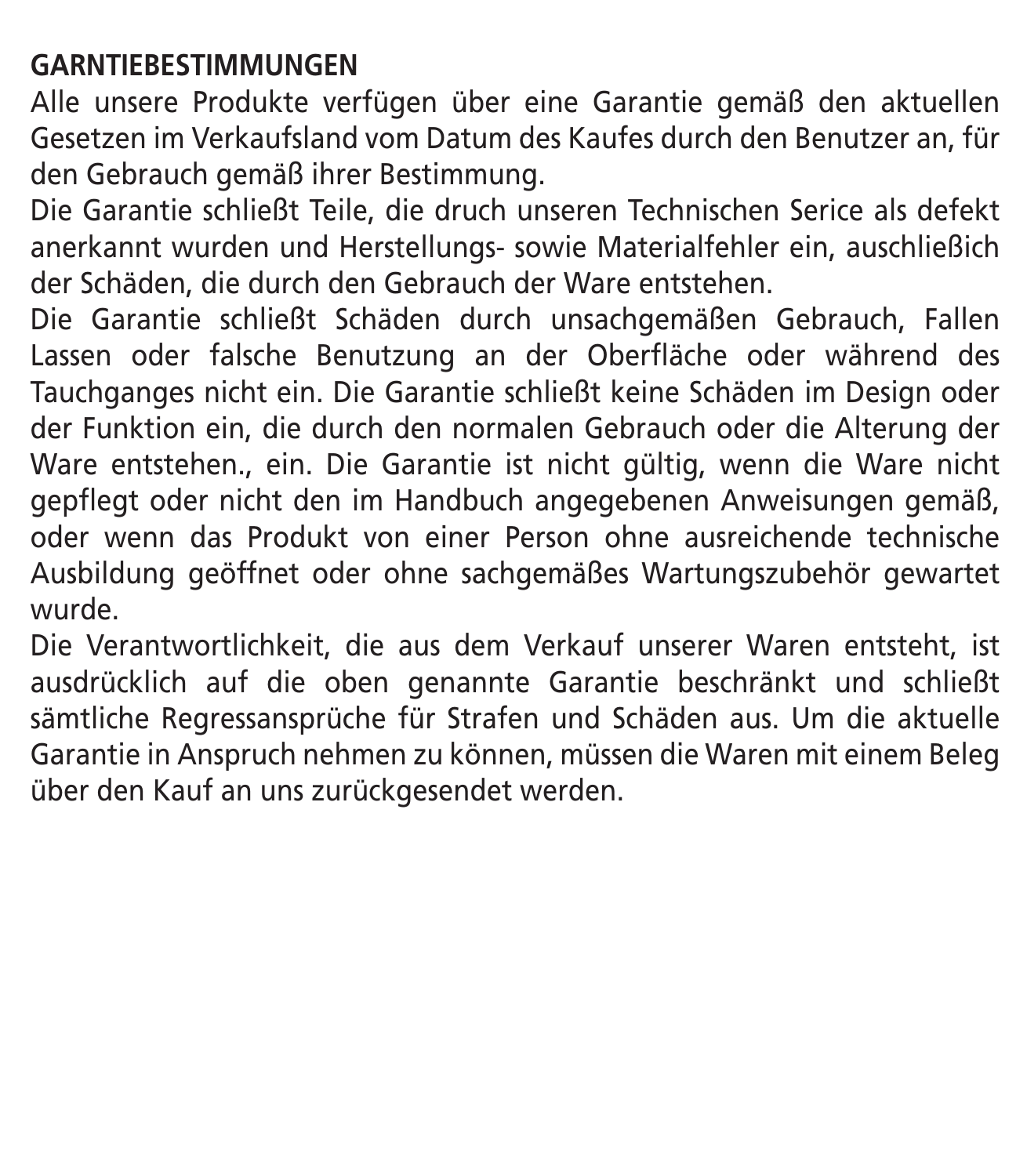

### MANUAL DEL USUARIO

**INPP Organismo autorizado N° 0078 Entrée N°3, Port de la Pointe Rouge, 13008 Marseille - FRANCE**

#### **PRESENTACIÓN**

Usted acaba de adqirir un regulador TUSA y le agradecemos su confianza. Los reguladores TUSA, fabricados a partir de materiales resistentes a la corrosión marina, utilizan las tecnicas más modernas para la regulación del aire y aumentar su confort respiratorio en inmersión. Los reguladores de buceo son aparatos que dan al buceador y a su demanda, el aire a presión ambiente. La utilización de estos reguladores no debe hacerse mas que por personas que hayan recibido formación de buceo por un instructor ó un centro homologado segun la legislación vigente.

#### **IMPORTANTE :**

**El limite recomendado de profundidad dentro de la modalidad de buceo deportivo es de 40 M. Este limite puede aumentarse hasta 50 M. en caso de utilización profesional (Instructores de buceo, trabajos profesionales etc..). Sobrepasar estos limites puede suponer situaciones de riesgo (narcosis etc.).** Es necesario asegurarse de la calidad del aire contenido en las botellas (Norma EN 12021).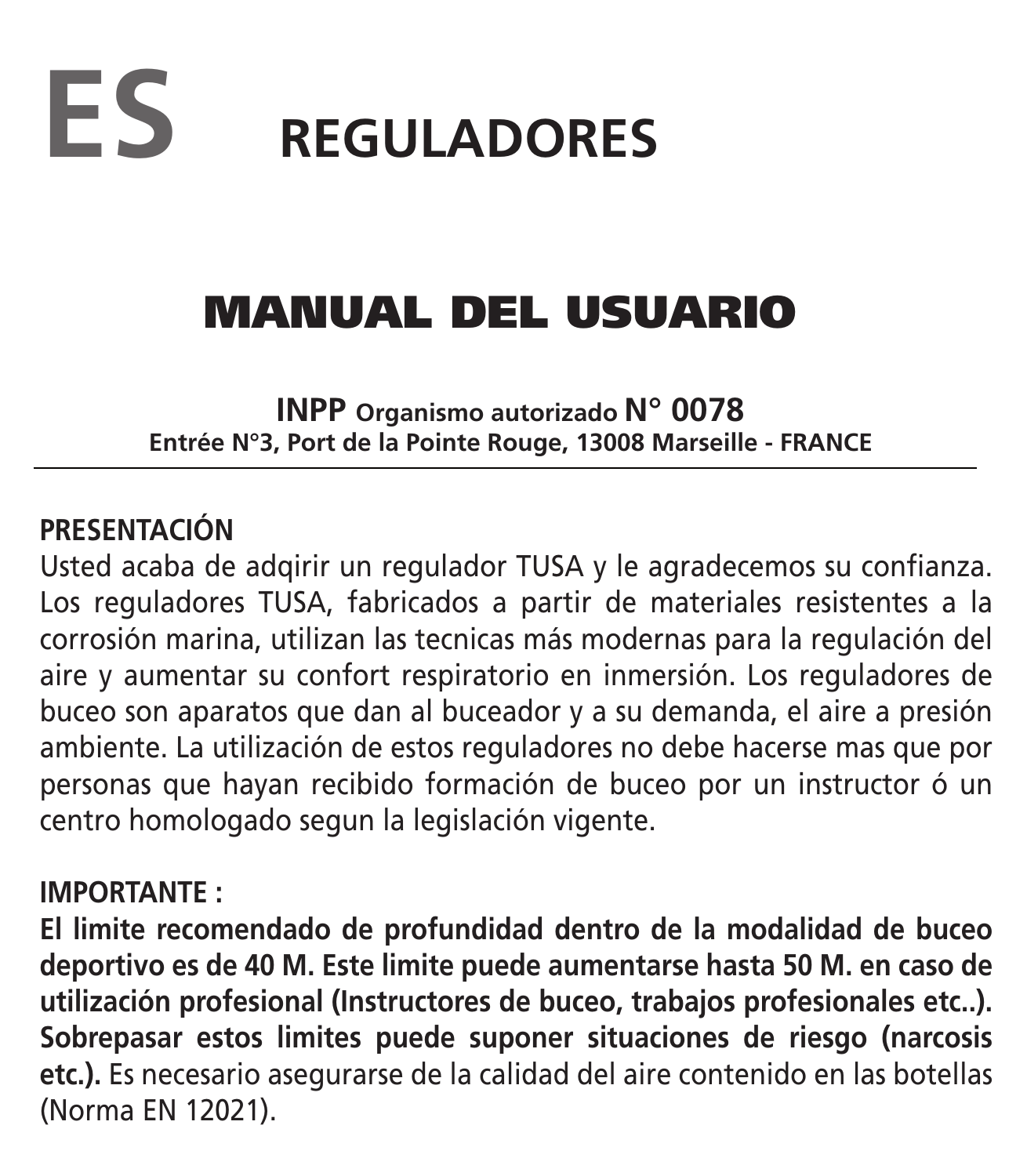#### **NORMAS EUROPEA**

Todos los reguladores de la gama TUSA han obtenido la homologacion CE como EPI (Equipos de Proteccion individual) de tipo 3 (según la Directiva 89/686/CEE), que han satisfecho todas la pruebas y exigencias de la norma Europea EN 250-2014 (Aire).

Profundidad maxima de certificación 50 metros.

#### **UTILIZACION EN AGUA FRÍA**

La utilisacion de reguladores en agua fria, es decir en agua a una temperatura inferior a 10° C, necesita un equipo y precauciones particulares. Solo el regulador "Agua fría"(sin la marca >10°C) debe ser utilizado en estas condiciones :

- 1. Es necesario asegurarse de la calidad del aire contenido en las botellas (Norma EN 12021).
- 2. Utilice una botella con doble griferia independiente y dos reguladores separados de tipo "agua frias".
- 3. No exponga el regulador al aire frio (inferior a 0° C). Si este fuera el caso sumeria el regulador para calentarlo en el agua antes de la utilizacion.
- 4. No purge la 2a etapa fuera del agua, ya que puede provocar un enfriamiento del regulador y favorecer la congelacion.
- 5. En inmersion no utilice simultaneamente varios sistemas dependientes de la 1a etapa (octopus, chaleco o latiguillo de traje seco 0 y no purge innecesariamente su regulador.
- 6. Una congelacion accidental puede provocar un flujo continuo del regulador, respire entonces del 2° regulador y comienze la ascension de inmediato.

**ATENCION** : La practica del buceo en aguas frias (lago, bajo hielo, espeleo buceo) necesita una formacion especifica.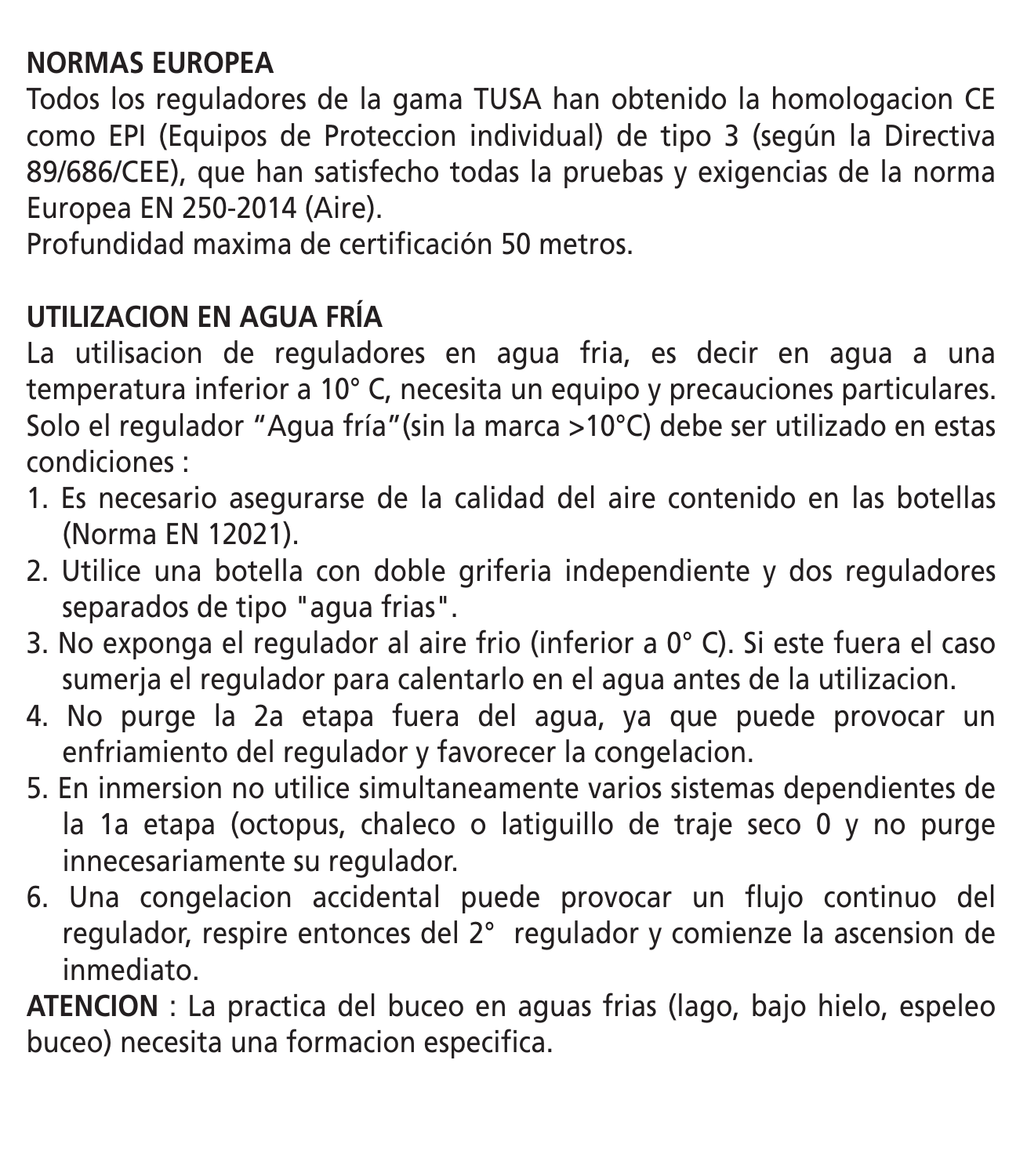#### **SISTEMA AUXILIAR DE SEGURIDAD (OCTOPUS)**

Un sistema de seguridad auxiliar es una 2ª etapa especifica pensada para una asistencia respiratoria de urgencia. Esta 2ª etapa, llamada Octopus, esta destinada a ser montada en la 1ª etapa que alimenta la 2ª etapa principal.

Siguiendo la norma EN250-2014, un regulador equipado con un octopus, es testado y certificado a 50 metros de profundidad en respiración individual sobre la  $2<sup>a</sup>$  etapa principal, y a 30 metros de profundidad en respiracion simultanea sobre la 2ª etapa principa y la 2ªetapa octopus.

La utilizacion simultanea por dos buceadores de un regulador equipado con un octopus, no debe realizarse a mas de 30 metros de profundidad (salvo que vaya especificado expresamente en algun modelo en particular) y en aguas que se encuentren a menos de 10º C.

Siguiendo la norma EN250-2014, los reguladores con el marcaje EN250 A (A= Auxiliar) pueden recibir el montaje de un octopus que este marcado con EN250 A.

**Buceo en aguas frias** : Buceo en aguas frias: Para una utilización en aguas frias (inferior a 10º C) montar un octopus especifico para aguas frias (sin la marca >10ºC) y siempre en un regulador principal especifico para aguas frias. En este caso el octopus, no debe ser utilizado en respiracion simultanea por dos buceadores, unicamnte debe ser urtilizado para la asistencia respiratoria de urgencia de un unico buceador.

**Nota** : Para bucear en aguas frias (inferiores a 10º C) esta particularmente indicado utilizar dos reguladores indpendientes especificos para aguas frias. **Atencion** : En un regulador con una 1ª etapa de tipo compensado, montar una 2ª etapa octopus compensada.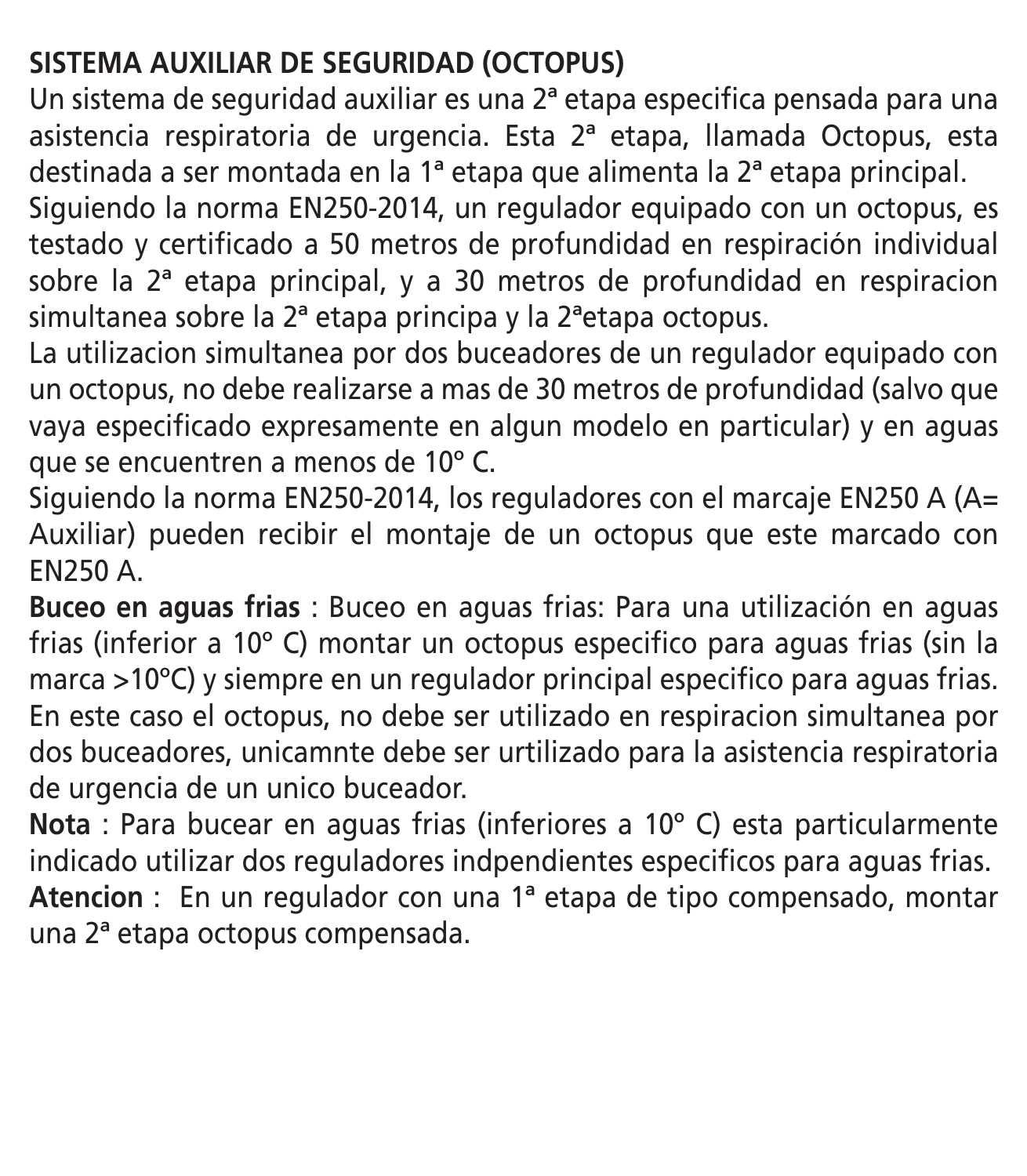#### **APLICACIÓN**

La instalación de este regulador en una botella de aire comprimido para buceo se hara sobre un grifo con o sin reserva. Si el regulador se equipa de un manometro submarino de alta presion, este se puede montar en un grifo con o sin reserva. El acople regulador - griferia se ha de realizar utilizando las conexiones siguientes según la presión de servicio de las botellas.

- · Sistema "Estribo" (INT) 230 bars ISO 12209
- Sistema "DIN" 230 bars v 300 bars ISO 12209

**IMPORTANTE** : Este regulador que responde a las exigencias de la norma EN 250,no esta destinado a utilizarse para que respiren simultaneamente mas de un buceador.

Si este regulador se configura para que sea utilizado para que respire mas de un buceador a la misma vez puede que las prestaciones respiratorias y las que se refieren a las aguas frias pueden no responder a las exigencias de la norma EN 250.

#### **COSEJOS DE UTILISACION** :

Para un funcionamiento optimo del regulador :

- Temperatura del agua de 10° C a 35° C. Para una utlización en aguas frias (inferior a 10° C) o en aguas poluidas, se aconseja usar un regulador especifico tipo VRT80 Evolution, VX200 Iceberg, VR200 Evolution et VR200 Iceberg.
- La carga de aire debe ser conforme a las exigencias de aire respirable, a las normas EN 12021.

Los reguladores TUSA poseen varias salidas de MP y HP normalizadas:

Salidas MP : 3/8" X 24 UNF.

Salidas HP : 7/16" X 20 UNF.

En las salidas de MP libres se podran colocar flexibles de inflado de jackets o de trajes secos.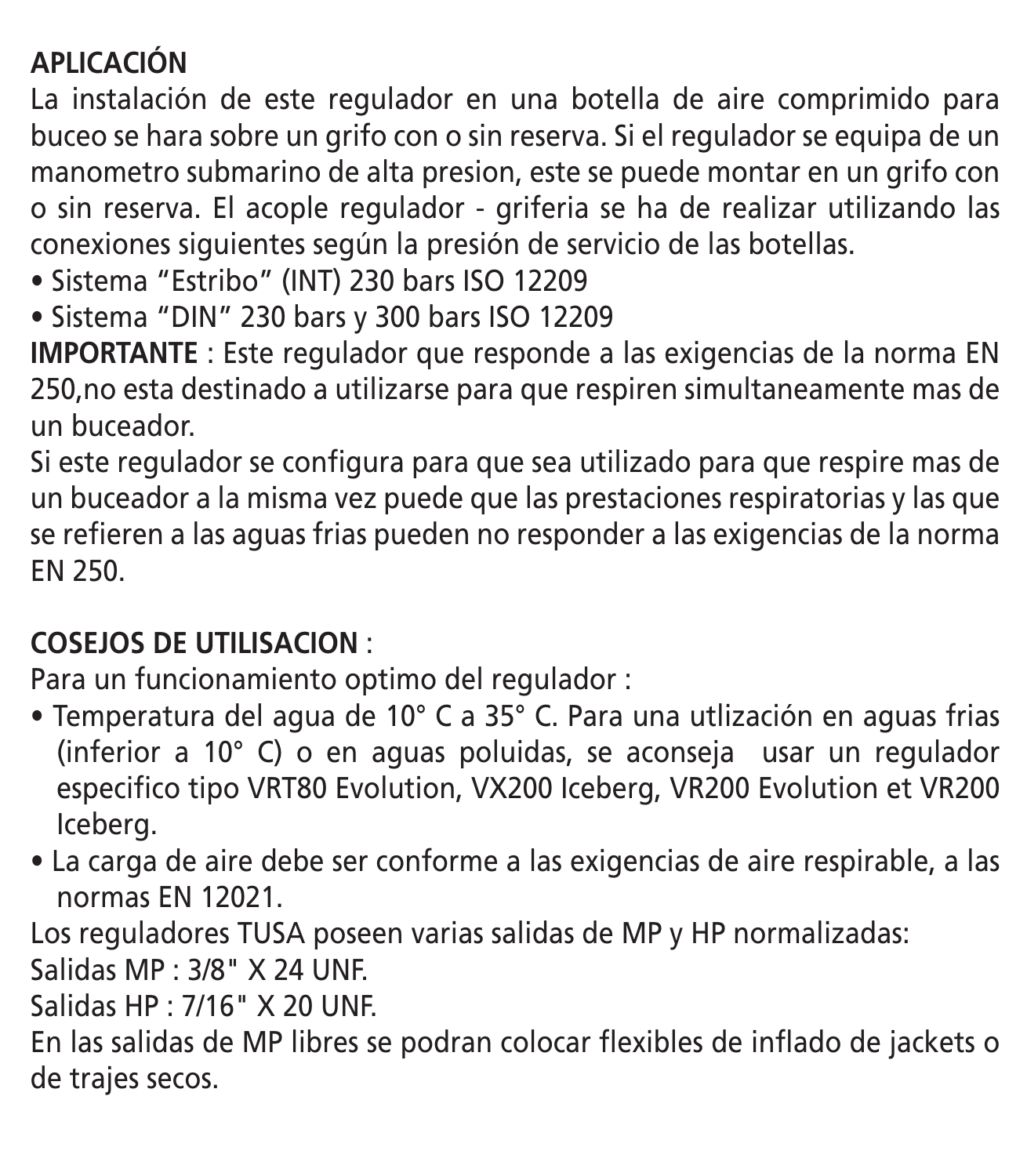En las salidas de HP libres se puede colocar un manometro de control de HP (conforme a las normas EN 250) o un ordenador de gestion de aire. Para su seguridad en inmersion, la utilización de una botella con 2 salidas permite el montaje de un segundo regulador.

#### **UTILISACIÓN**

#### **Antes de bucear :**

- Nota : Los procedimientos que les redactamos no conciernen a los reguladores tipo "frio", los cuales necesitan procedimentos particulares de puesta en utlización.
- Monte la 1a Etapa en la griferia, despues de haber sacado el obturarador de proteccion, y no apriete en exceso el volante de cierre o el volante DIN.
- Abra la griferia de la botella completamente y verifique la presion de la misma con su manometro.
- · Purge el regulador durante algunos segundos y alternativamente para verificar el buen funcionamieto en superficie del conjunto.
- Aiustar la segunda etapa en modo inmersion (Dive Mode) Venturi + y aiuste de sensibilidadabiertos
- Realice alguna inspiracion en superficie.

#### **Control de la asistencia Venturi (modo buceo).**

La palanca del efecto situada a la izquierda de la 2a etapa permite controlar la asistencia inspiratoria del regulador por un efecto Venturi ; con la palanca en posicion MAS (+), obtenemos la asistencia Venturi maxima y una vez creado el esfuerzo inspiratorio inicial, el flujo de aire se mantiene sin otro esfuerzo.

**IMPORTANTE** : En superficie para evitar todo flujo continuo debido a una entrada violenta cara al agua o cara a las olas, el buceador debe colocar la palanca de asistencia respiratoria hacia adelante posicion menos (-). Esta posicion de la palanca debe tambien adoptarse cuando el VX 10 Iceberg se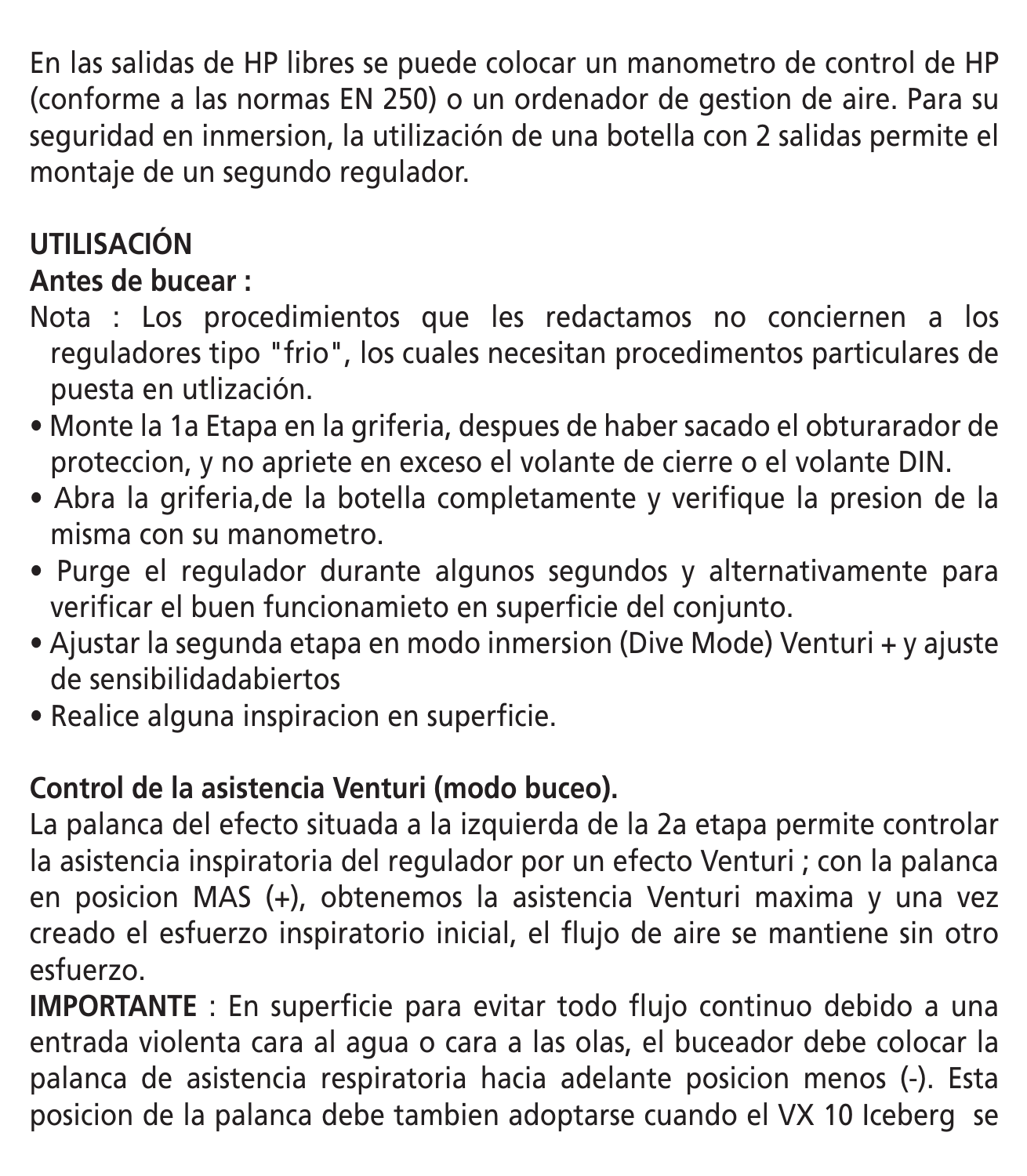utilice como un regulador de seguridad u "octopus". Desde que el buceador comience el descenso puede mover la palanca hacia la posicion mas (+) para las mayores prestaciones respiratorias de su regulador. Esta posicion de palanca es el modo inmersion, es decir "dive mode".

#### **Despues de bucear :**

- · Cierre la griferia de su botella.
- · Eliminese el aire residual del regulador purgandolo.
- · Desmonte el regulador abriendo el volante estribo o el DIN.
- Coloque el obturador, una vez seco el regulador, sobre la entrada de HP de la 1 Etapa (no inyecte aire a presion de la botella sobre el filtro de bronce de la 1 Etapa de su regulador ya que hay riesgo de humedecer la camara de alta presion).

#### **Precauciones de uso**

- No exponga inutilmente su regulador al sol.
- · No utilice la 1 Etapa como asa de transporte de su botella.
- · Despues de usarlo desmonte rapidamente el regulador de la botella y guardelo con el fin de no exponerlo a los golpes.
- Transporte siempre su regulador con cuidado y protegido de arena y polvo.

#### **Limpieza y desinfección :**

La desinfeccion es una operacion de resultado momentaneo que nos permite eliminar los microorganismos o inactivar los virus que llevan los medios inertes contaminados. En funcion de los objetivos fijados el resultado de esta operacion se limita a los microorganismos presentes en el momento de la operacion (AFNOR-NFT 72101).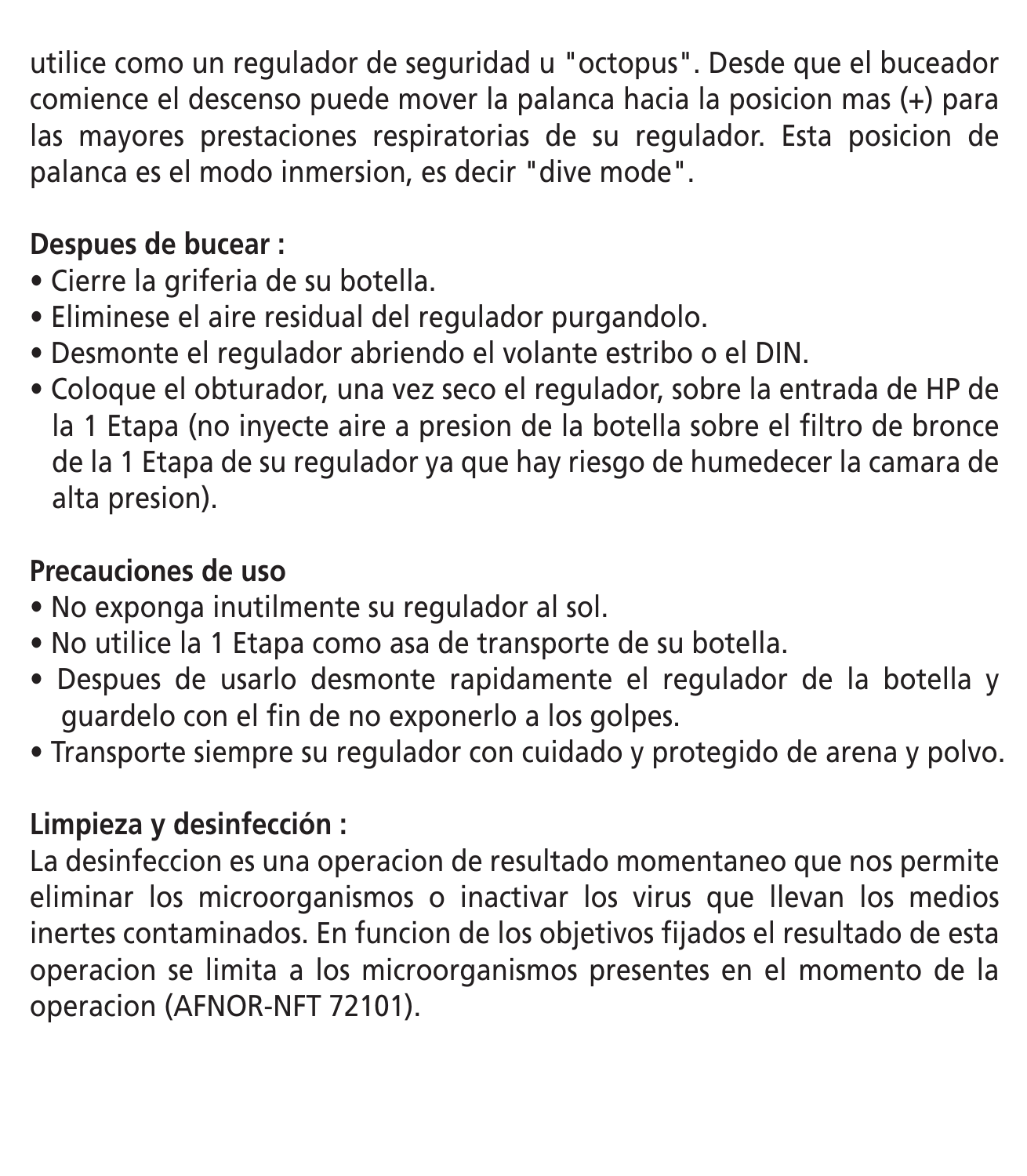**Almacenaje** : Despues de realizar las operaciones de limpieza y secado puede colgar el regulador por el estribo al abrigo del calor y la luz del sol. Fuera de temporada guardelo en un lugar limpio y seco olocandole el obturador en su lugar. Ponga talco en el flexible y engrase la rosca del tonillo estribo o del raccord DIN con grasa de silicona.

#### **Verificación y reparación :**

El funcionamiento optimo no se podra garantizar si no se utiliza el regulador correctamente y se hace un mantenimiento regular. Las piezas de mayor uso como la membrana, valvula, asiento, juntas toricas, boquilla se deben verificar y cambiar periodicamente. Esto supone la obligacion de revisar su regulador antes de cada temporada por un agente oficial TUSA.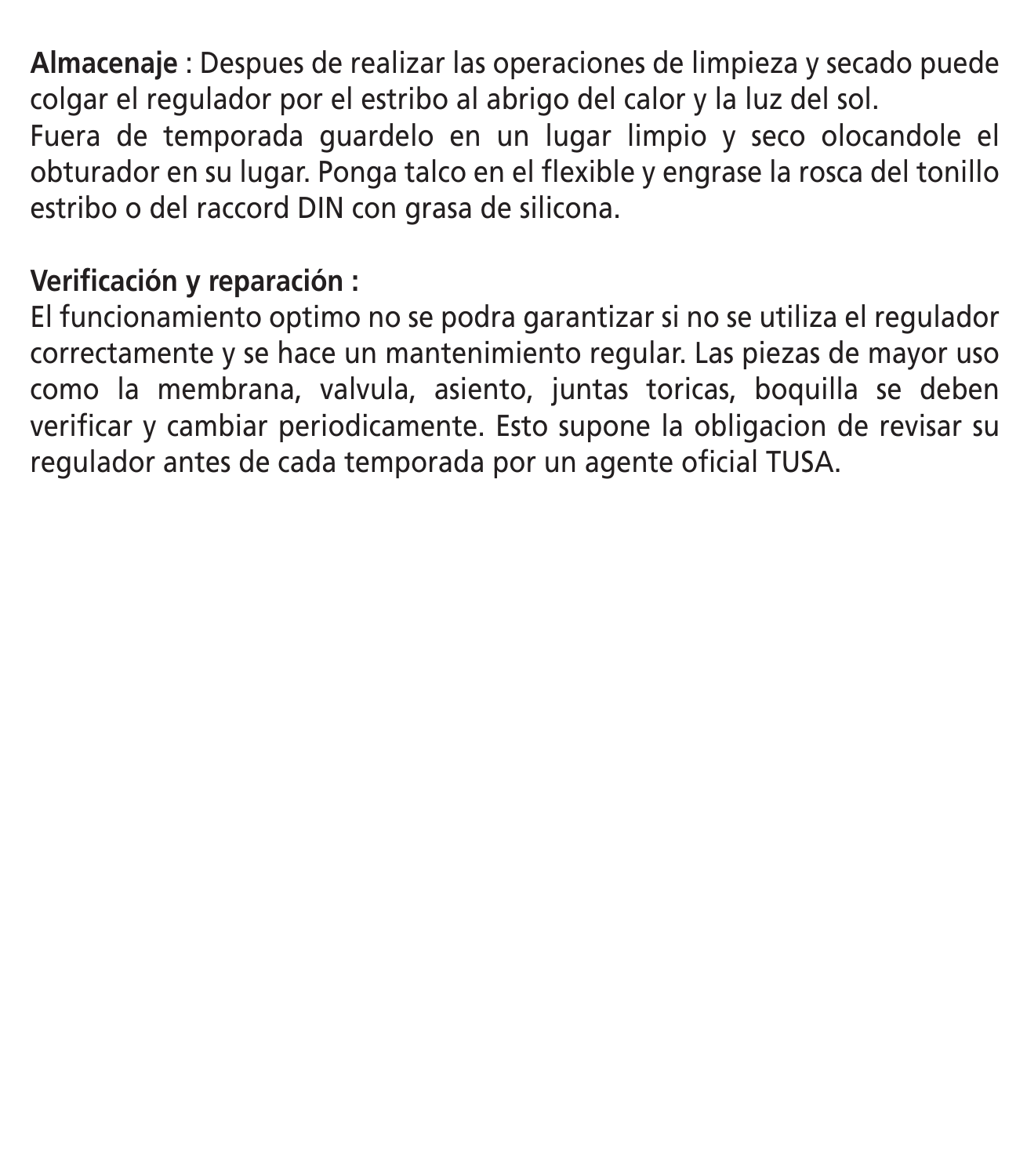#### **CONDICIONES DE GARANTIA**

Todos nuestros productos están garantizados por las leyes vigentes en el país de adquisición,a partir de la fecha de compra y para ser usado conforme a su destino.

La garantía cubre las partes defectuosas reconocidas por nuestros servicios técnicos y los defectos de fabricación o de material con excepción de las partes gastadas por el uso.

La garantía no cubre daños ocasionados por maltratos, golpes o uso incorrecto en superficie o en inmersión. La garantía no cubre defectos de aspecto o funcionamiento debidos al uso normal del producto o a su antigüedad. La garantía no será válida si el producto no ha sido cuidado o usado como se indica en la guía del usuario o si el producto ha sido abierto o mantenido por una persona carente de un adecuado entrenamiento técnico o que no haya utilizado un apropiado equipo de mantenimiento.

La responsabilidad que resulta de la venta de nuestros productos se limita exclusivamente a la garantía mencionada anteriormente y excluye toda posibilidad de recurso por daños o perjuicios. Para obtener los beneficios de la garantía, el producto debe devolverse acompañado por el comprobante de compra.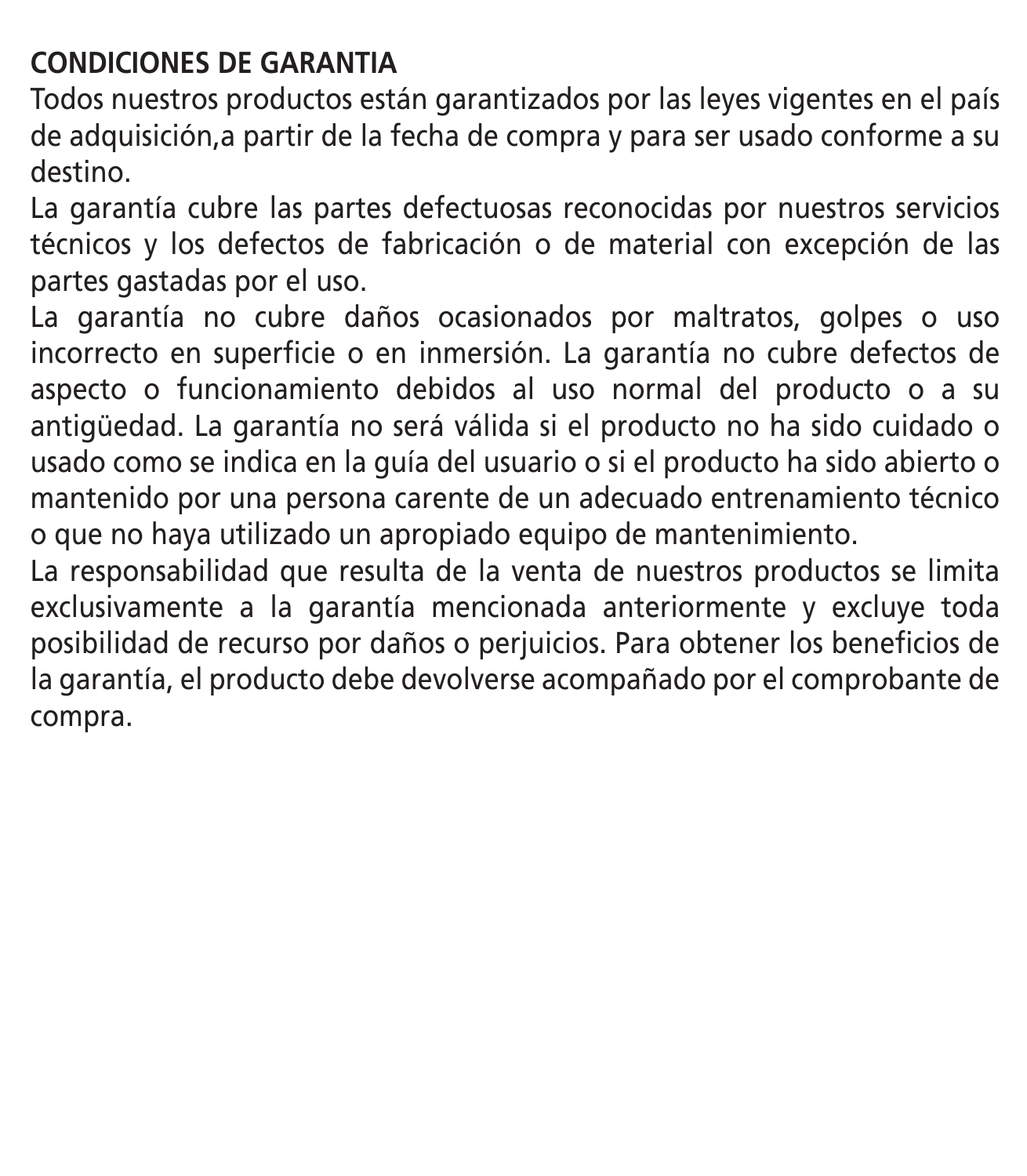## **IT EROGATORI**

## ISTRUZIONI PER L'USO

**INPP Organismo notificato N° 0078 Entrée N°3, Port de la Pointe Rouge, 13008 Marseille - FRANCE**

#### **PRESENTAZIONE**

Ci complimentiamo con Lei per aver scelto un erogatore TUSA e la ringraziamo della Sua fiducia. Gli erogatori TUSA, realizzati in materiali resistenti alla corrosione marina, adottano le tecnologie più moderne per offrire un flusso d'aria perfettamente pressurizzato e ottimizzare la facilità respiratoria del subacqueo durante l'immersione. Gli erogatori per immersione sono strumenti che hanno la funzione di erogare aria a pressione ambiente secondo le esigenze di inspirazione del subacqueo. Si tratta di strumenti che devono essere impiegati esclusivamente da persone che hanno ricevuto un'adeguata preparazione all'immersione da un istruttore qualificato o da un centro di formazione per l'immersione subacquea accreditato secondo la legislazione in vigore.

**Avviso importante: il limite di impiego in profondità nel quadro di attività subacquee sportive è di 40 m.**

Il limite indicato può essere portato a 50 m in casi di utilizzo professionale (ad es., attività di istruttori subacquei, esecuzione di lavori subacquei, ecc.). Il superamento dei limiti indicati può comportare gravi rischi (stato di narcosi, asfissia, ecc.). Accertarsi della qualità dell'aria contenuta nelle bombole (Norma EN 12021).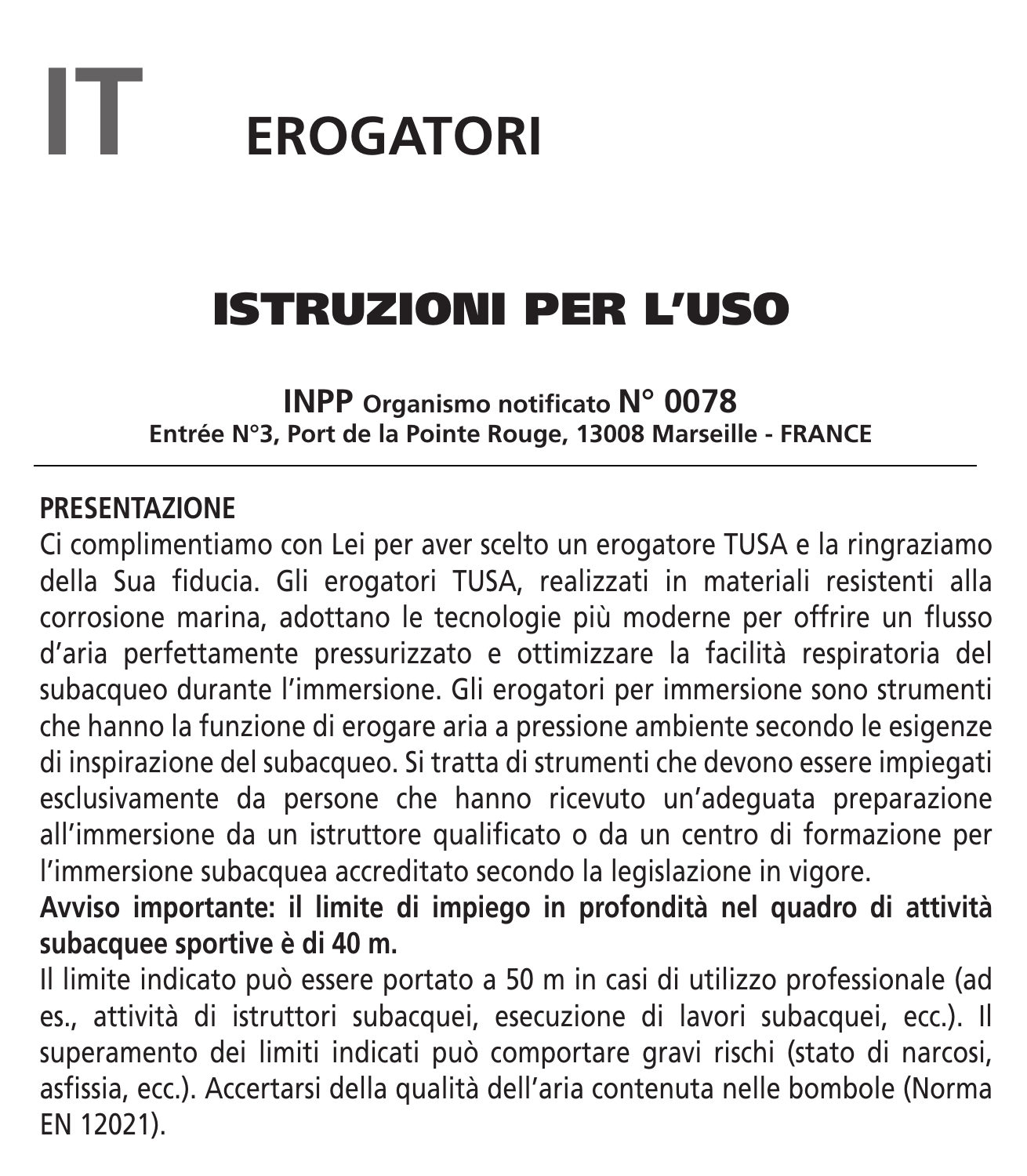#### **NORMATIVA EUROPEA**

Tutti gli erogatori prodotti da TUSA hanno ottenuto l'approvazione CE come dispositivi di protezione individuale di Categoria III (Secondo la Directtiva 89/686/CEE) , ossia, hanno superato tutti i test e sono risultati rispondenti a tutti i requisiti posti dallo standard EN 250-2014 (Aria).

Profondita maxi di certificazione 50 metri.

#### **UTILIZZO IN ACQUE FREDDE**

L'utilizzo degli erogatori in acque fredde, vale a dire a temperatura inferiore a 10°C, richiede un'attrezzatura e delle precauzione particolari.

In acque fredde dovranno essere impiegati solo erogatori di tipo "per acque fredde" (che non presentino la marcatura >10°C).

- 1. Accertarsi della qualità dell'aria contenuta nelle bombole (Norma EN 12021).
- 2. Utilizzare un blocco d'immersione con due rubinetti indipendenti e due erogatori separati del tipo "per acque fredde".
- 3. Non esporre l'erogatore all'aria fredda (meno di 10°C). Immergere il corpo dell'erogatore in acqua per "riscaldarlo" prima dell'impiego.
- 4. Non far sfiatare il secondo stadio fuori dell'acqua premendo il pulsante di sfiato: questa manovra potrebbe provocare il raffreddamento dell'apparato e favorire la formazione di ghiaccio.
- 5. In immersione, non sottoporre a eccessive sollecitazioni l'erogatore utilizzandolo simultaneamente per più sistemi (alimentazione dell'octopus, gonfiaggio del jacket o della muta stagna). Non premere senza necessità la valvola di sfogo.
- 6. La formazione accidentale di ghiaccio può comportare l'erogazione continua dell'apparato; in tal caso, si raccomanda di passare al secondo erogatore e di risalire in superficie.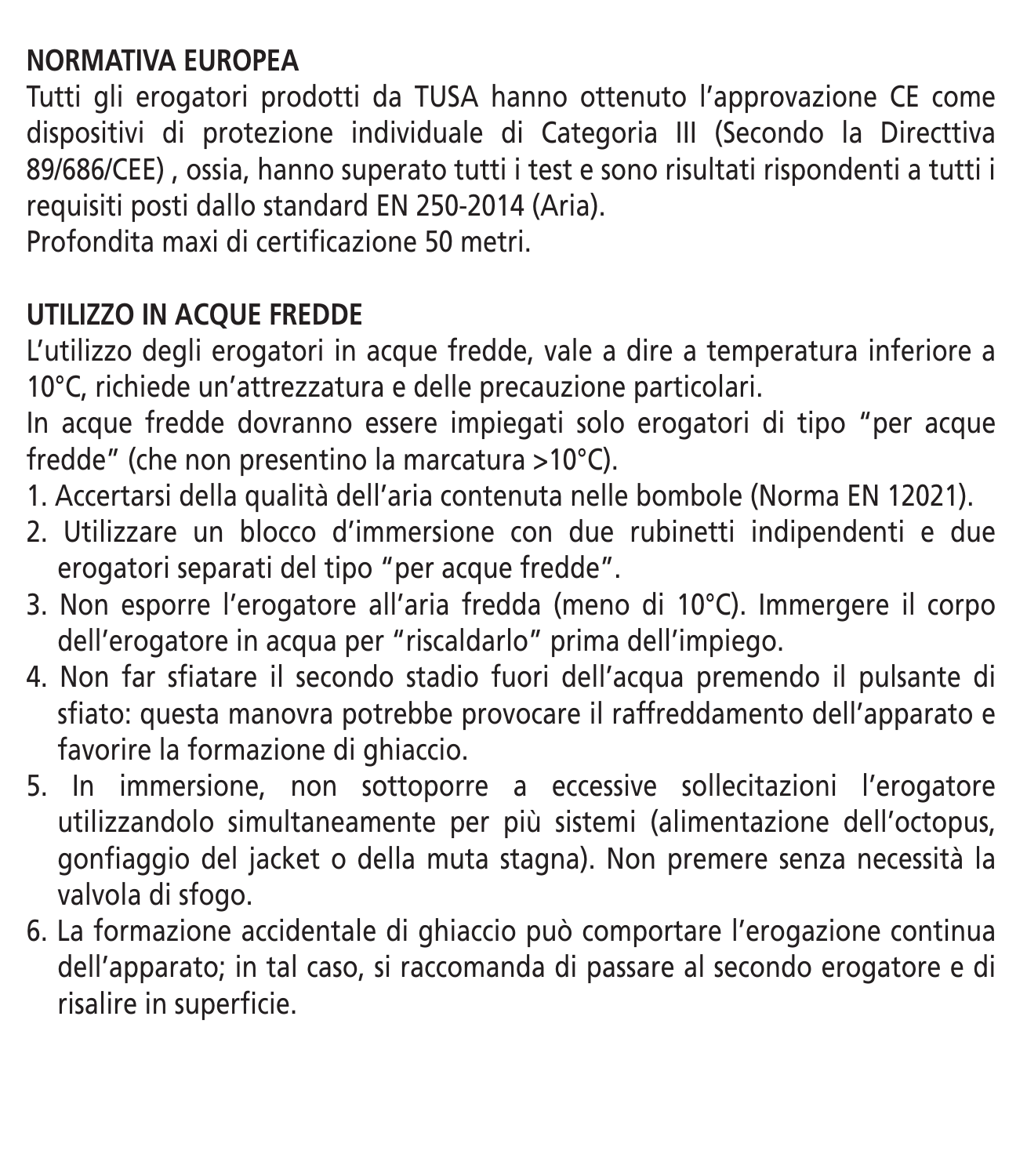**ATTENZIONE** : La pratica dell'immersione in acque fredde (in lago, sotto il ghiaccio, speleologia subacquea, ecc.) richiede un allenamento e un addestramento specifici.

#### **FONTE DI ARIA ALTERNATIVA (SISTEMA OCTOPUS)**

Un sistema ausiliario di sicurezza è un secondo stadio specifico destinato all'assistenza respiratoria in situazioni di urgenza. Tale secondo stadio, chiamato octopus, viene montato come secondo stadio di emergenza sullo stesso primo stadio che alimenta il secondo stadio principale.

Secondo la norma EN 250-2014, gli erogatori che montano un octopus sono collaudati e certificati a 50 metri di profondità con utilizzo del solo secondo stadio principale e a 30 metri di profondità con respirazione simultanea attraverso il secondo stadio principale e il secondo stadio octopus.

L'utilizzo simultaneo da parte di due subacquei di un erogatore che monti un octopus non deve avvenire a oltre 30 metri di profondità (a meno che le specifiche di modelli particolari non indichino altrimenti) né in acque di temperatura inferiore a 10° C.

Secondo la Norma EN250-2014, gli erogatori con la marcatura EN 250 A (A  $=$ Ausiliario) consentono il montaggio di un octopus marcato anch'esso EN250 A.

**Immersione in acque fredde** : Per l'utilizzo in acque fredde (meno di 10°C), occorre installare un octopus di tipo "per acque fredde" (ossia, privo della marcatura >10°C) su un erogatore anch'esso di tipo "per acque fredde". In questo caso, l'octopus non dovrà essere impiegato come respiratore per due subacquei contemporaneamente, ma sarà riservato all'eventuale assistenza respiratoria d'urgenza di un solo subacqueo.

**N.B.**: Nel caso di immersioni in acque fredde (temperatura inferiore a 10° C), è fortemente consigliabile l'impiego di due distinti erogatori di tipo "per acque fredde".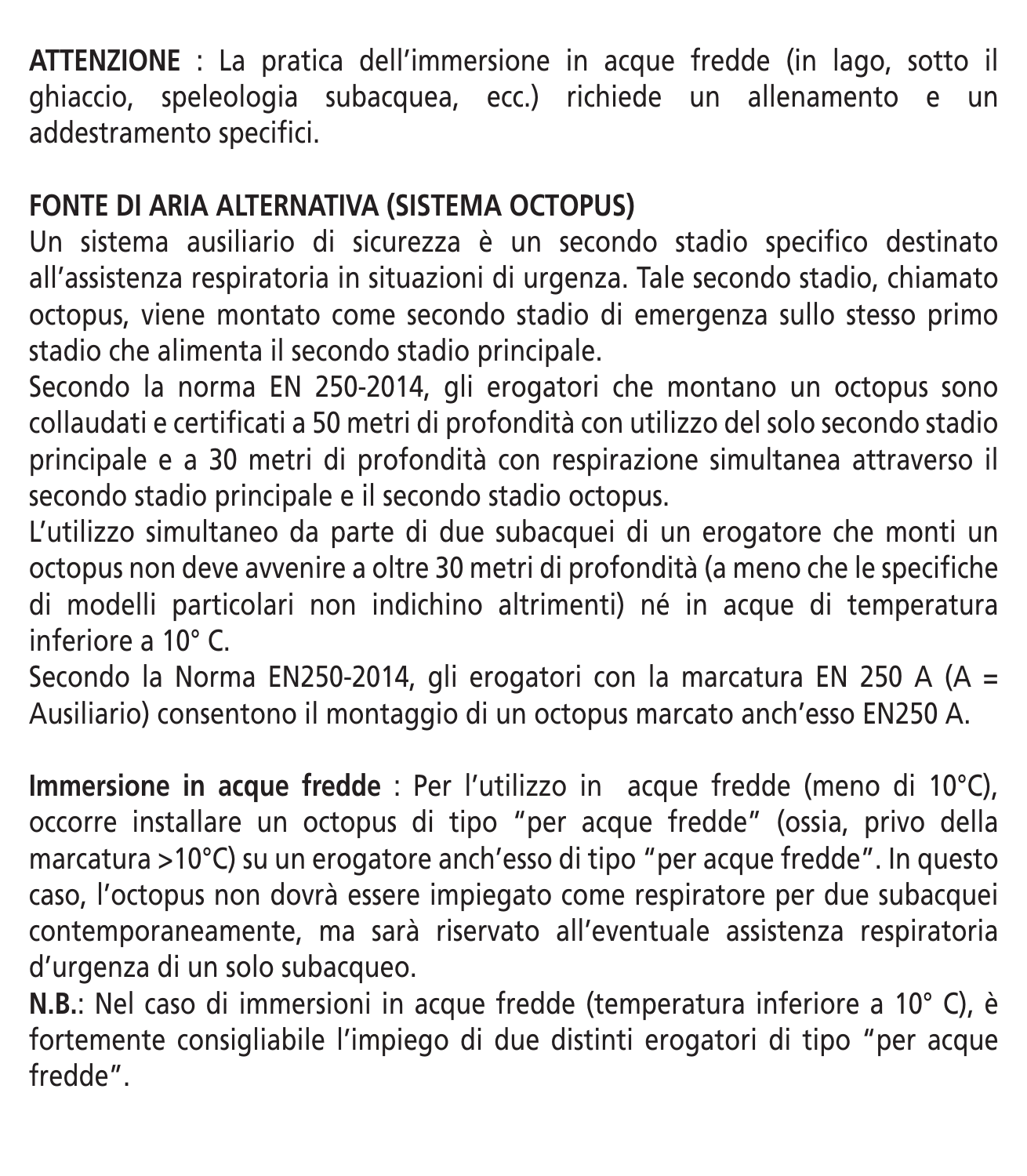**Attenzione**: Se l'erogatore ha un primo stadio compensato, abbiate cura di montare anche un secondo stadio octopus compensato.

#### **ASSEMBLAGGIO**

Questo erogatore deve essere raccordato al blocco d'immersione esclusivamente attraverso un rubinetto munito di dispositivo di riserva. Se l'erogatore monta un manometro subacqueo di controllo HP (alta pressione), è possibile allacciarlo a un rubinetto sia munito sia privo di dispositivo di riserva. L'allaccio dell'erogatore al rubinetto richiede l'utilizzo delle connessioni sotto indicate, a seconda della pressione delle bombole impiegate:

- Attacco INT (o "a staffa") per 230 bar: ISO 12209
- Attacco DIN (o "a vite") per 230 e 300 bar : ISO 12209

**Consigli per l'UTILIZZO** : Per il funzionamento ottimale dell'erogatore, l'alimentazione d'aria deve essere rispondente ai requisiti delle miscele gassose respirabili specificati dalla Norma EN 12021.

Gli erogatori TUSA dispongono di più uscite a norma:

Uscite di media pressione (MP): 3/8" x 24 - UNF

Uscite di alta pressione (HP): 7/16" x 20 - UNF

Le uscite di MP libere possono essere usate per l'allaccio di fruste per il gonfiamento del giubbotto stabilizzatore o della muta stagna.

Sulle uscite HP è possibile allacciare un manometro di controllo HP (rispondente allo Standard EN 250).

Va tenuto presente, ai fini della sicurezza durante le immersioni, che l'impiego di una bombola attrezzata con un rubinetto a doppia uscita permette il montaggio di un secondo erogatore.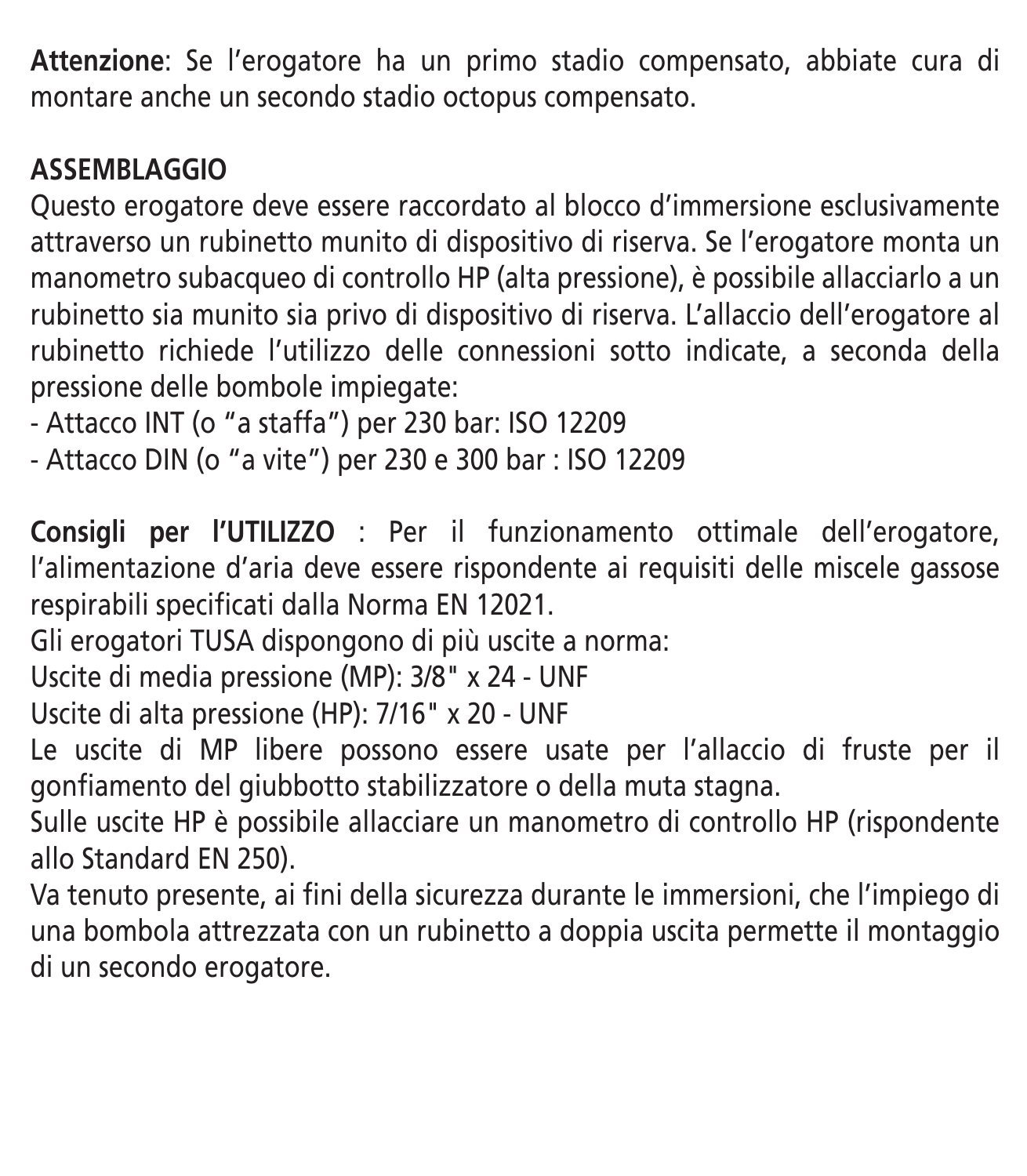### **MODO D'IMPIEGO**

**Prima di immergersi :**

- Montare il primo stadio sul rubinetto dopo aver tolto il tappo di protezione, avvitando (senza forzare eccessivamente) il volantino della staffa o DIN.
- Aprire completamente il rubinetto, quindi verificare la pressione della bombola.
- Far sfiatare il boccaglio del secondo stadio tenendo premuto il pulsante centrale per alcuni secondi in modo da verificare la buona apertura della bombola e il buon funzionamento dell'attrezzatura per immersione.
- Impostare il secondo stadio in modalità Immersione (Dive Mode) Venturi + e manopola di regolazione della sensibilità aperta
- Compiere alcune inspirazioni ed espirazioni in superficie.

#### **Controllo di assistenza respiratoria.**

Questa levetta, collocata sull'unità del secondo stadio, permette di regolare il grado di assistenza all'inspirazione offerto dall'erogatore grazie all'Effetto Venturi; con la levetta in posizione "Più" (+) si ottiene la massima assistenza Venturi e, una volta impostato lo sforzo iniziale, il flusso d'aria si mantiene senza ulteriore sforzo.

**IMPORTANTE**: In superficie, allo scopo di evitare ogni reazione tardiva del secondo stadio (erogazione d'aria continua) a causa di un'entrata in acqua troppo brusca (salto) o del moto ondoso, il subacqueo dovrà posizionare la levetta di assistenza respiratoria in avanti, sul "meno" (-).

Questa posizione deve essere adottata anche allorché l'erogatore venga impiegato come octopus, ossia, come erogatore d'emergenza.

Dall'inizio dell'immersione, il subacqueo dovrà spostare lentamente la levetta in questione all'indietro, in posizione "più" (+), per ottenere un ausilio ottimale alla respirazione. Tale posizione della levetta corrisponde alla modalità Immersione (Dive Mode).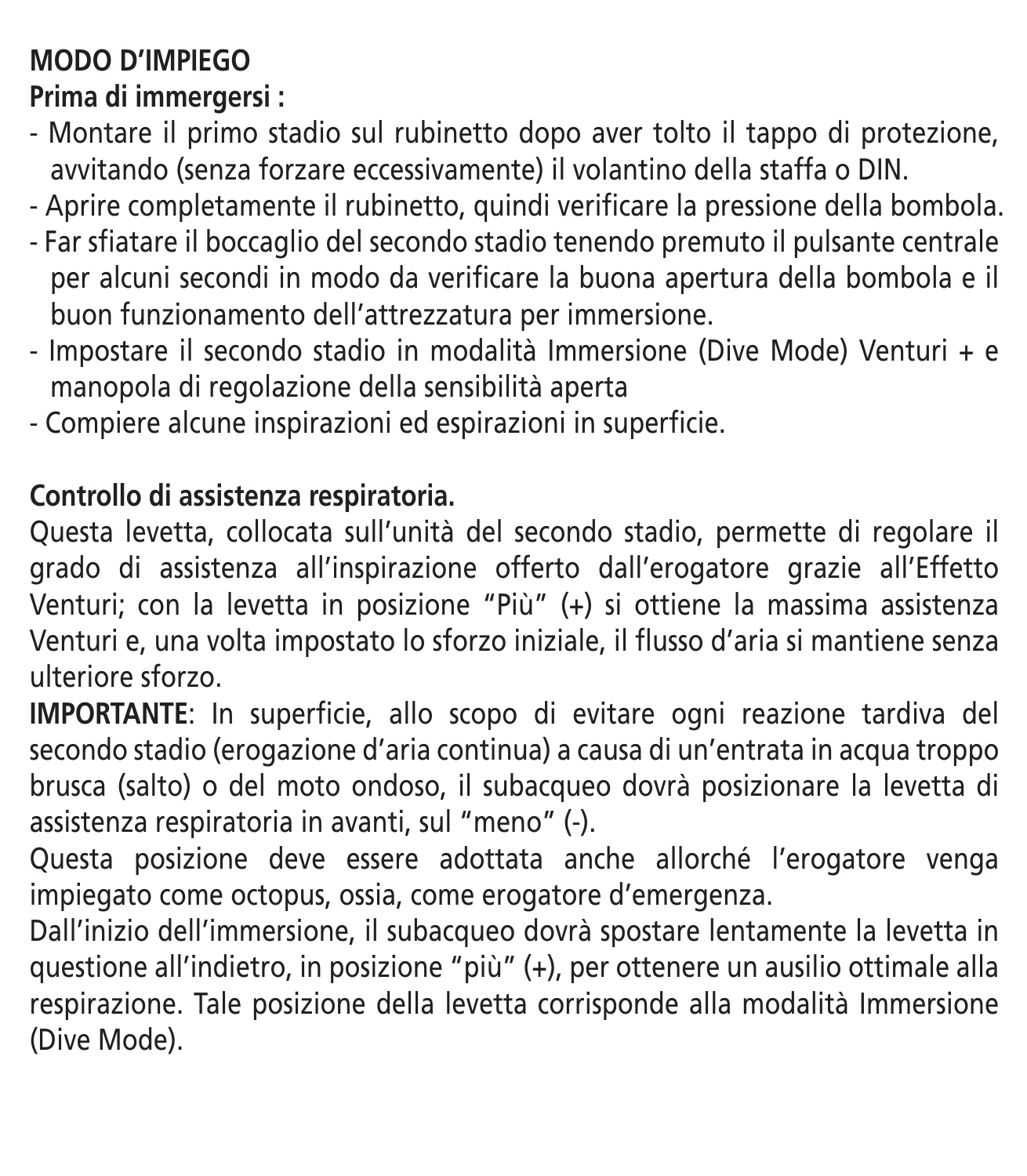#### **Dopo l'immersione :**

- Chiudere il rubinetto della bombola.
- Eliminare l'aria residua dall'erogatore facendo sfiatare il secondo stadio (premere il pulsante centrale).
- Staccare l'erogatore dal blocco bombola svitando il volantino dell'attacco INT o il raccordo DIN.
- Collocare l'otturatore (dopo averlo asciugato) sull'entrata HP del primo stadio (non inviate aria a pressione sul filtro di bronzo dell'erogatore; questa manovra potrebbe far penetrare umidità nella camera ad alta pressione).

#### **Precauzioni**

- · L'erogatore non deve essere lasciato esposto alla luce diretta del sole al di là delle strette necessità di utilizzo.
- · Non servirsi del primo stadio come maniglia per il trasporto della bombola.
- · Dopo l'impiego, staccare rapidamente l'erogatore dalla bombola per preservarlo dagli urti.
- · In generale, l'erogatore deve essere sempre maneggiato e trasportato delicatamente e con attenzione.

#### **Pulizia e sterilizzazione :**

La sterilizzazione è un'operazione dagli effetti temporanei che consente di eliminare o uccidere i microrganismi e/o di inibire i virus indesiderati che si trovano su strumenti inerti contaminati. A seconda degli obiettivi che ci si prefigge, il risultato di questa operazione è limitato ai microrganismi presenti nel momento in cui viene eseguita (Norma AFNOR - NFT 72101).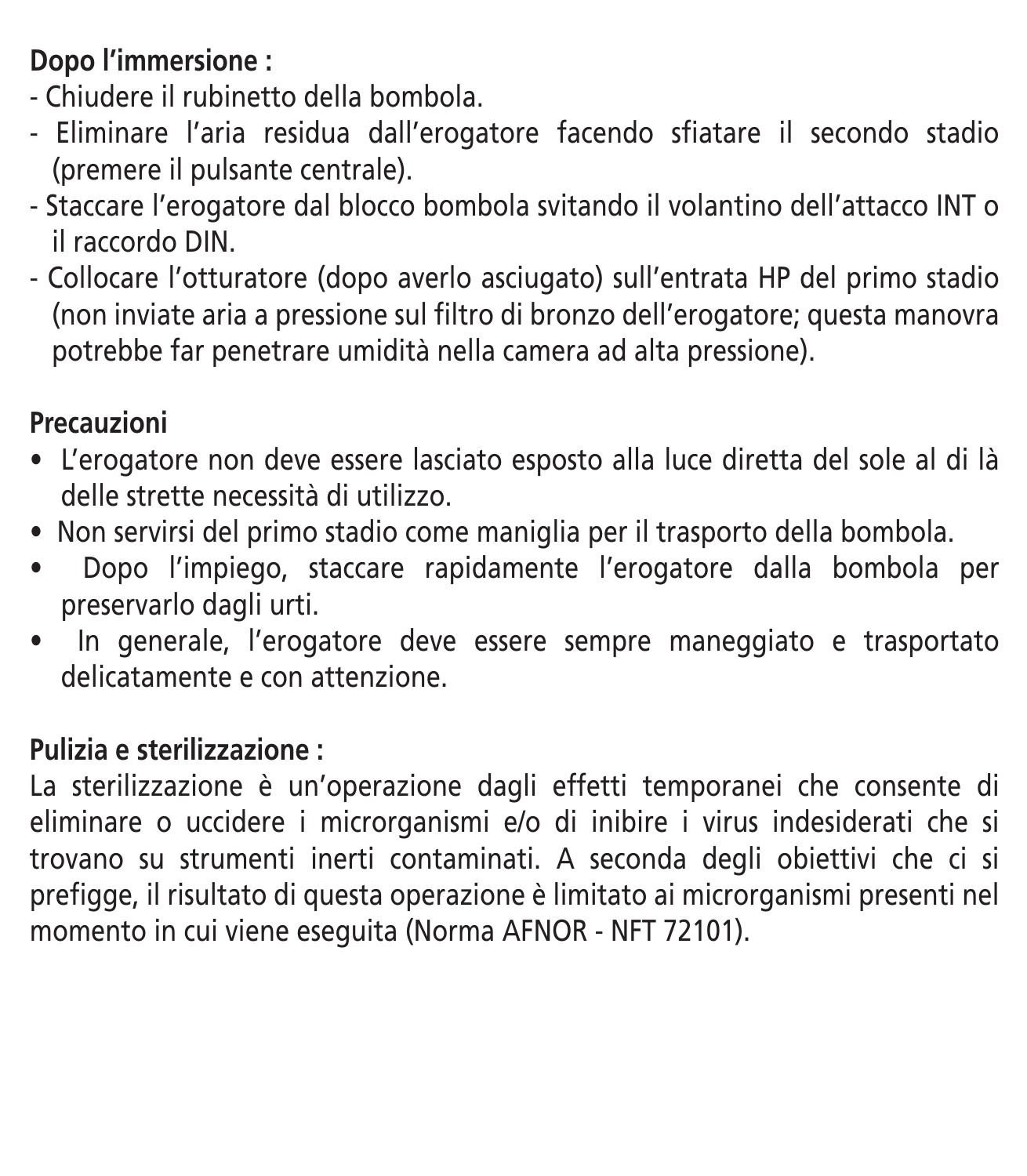**Stoccaggio**: Sciacquare e asciugare l'erogatore e quindi appenderlo per la staffa al riparo dal calore e dalla luce. Fuori stagione, tenere lo strumento in un luogo fresco, asciutto e pulito, senza collocarvi l'otturatore. Ingrassare la filettatura della vite della staffa o del raccordo DIN utilizzando grasso al silicone.

#### **Controllo e riparazione :**

Il funzionamento ottimale dell'erogatore può essere garantito soltanto da un utilizzo corretto e da una manutenzione regolare. Le parti normalmente soggette a usura (membrana, valvola e valvola di scarico, o-ring, boccaglio) dovranno essere controllate e sostituite periodicamente. È quindi importante che il Suo erogatore venga controllato una volta all'anno, prima di ogni stagione di utilizzo, da una persona accreditata da TUSA.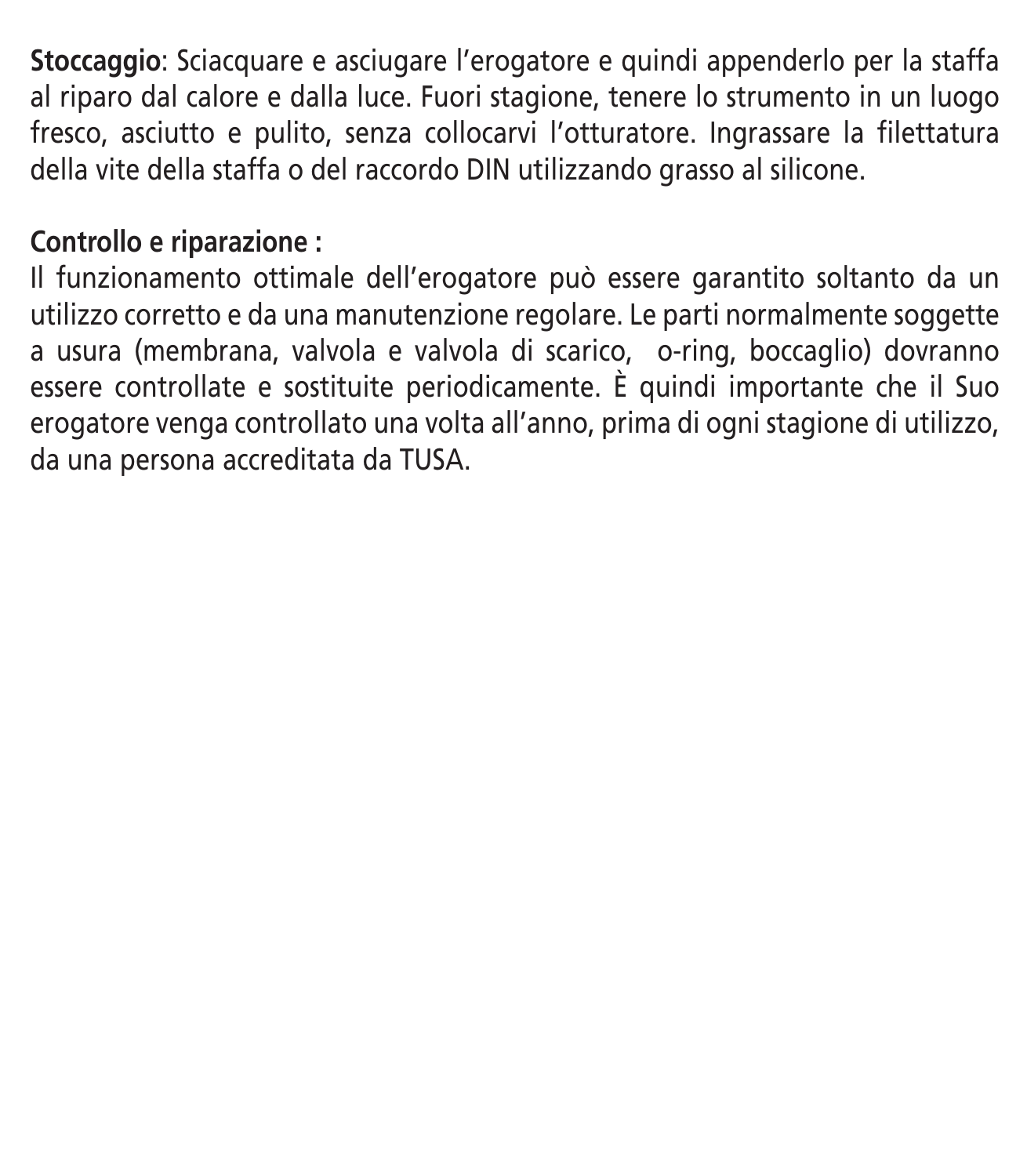#### **CONDIZIONI DI GARANZIA**

Tutti i nostri prodotti sono coperti da garanzia, nel rispetto delle norme in vigore nel paese in cui vengono venduti; la garanzia decorre alla data dell'acquisto da parte del cliente finale e si ritiene valida a fronte di un impiego conforme alla destinazione del prodotto. La garanzia copre gli elementi e gli strumenti che i nostri servizi tecnici riconosceranno come difettosi e i difetti di fabbricazione e dei materiali, con l'esclusione delle parti normalmente destinate a usurarsi. La garanzia non copre i danni provocati da urti, cadute o utilizzi scorretti o impropri, vuoi in superficie, vuoi in immersione. Sono inoltre fuori garanzia le carenze estetiche o di funzionamento che possono derivare dalla normale usura del prodotto o dalla Sua obsolescenza. La garanzia non sarà valida se il prodotto non sarà stato mantenuto o utilizzato come indicato dalla istruzioni per l'uso o se risulterà che lo strumento è stato aperto o ha subito interventi da parte di una persona priva delle adeguate qualifiche tecniche e/o delle apparecchiature di controllo appropriate. Le responsabilità collegata alla vendita dei nostri strumenti è strettamente limitata alla garanzia di cui sopra, con esclusione di indennizzi di sorta e richieste di danni e interessi. Per beneficiare della garanzia, il prodotto dovrà essere reso unitamente a una prova d'acquisto.